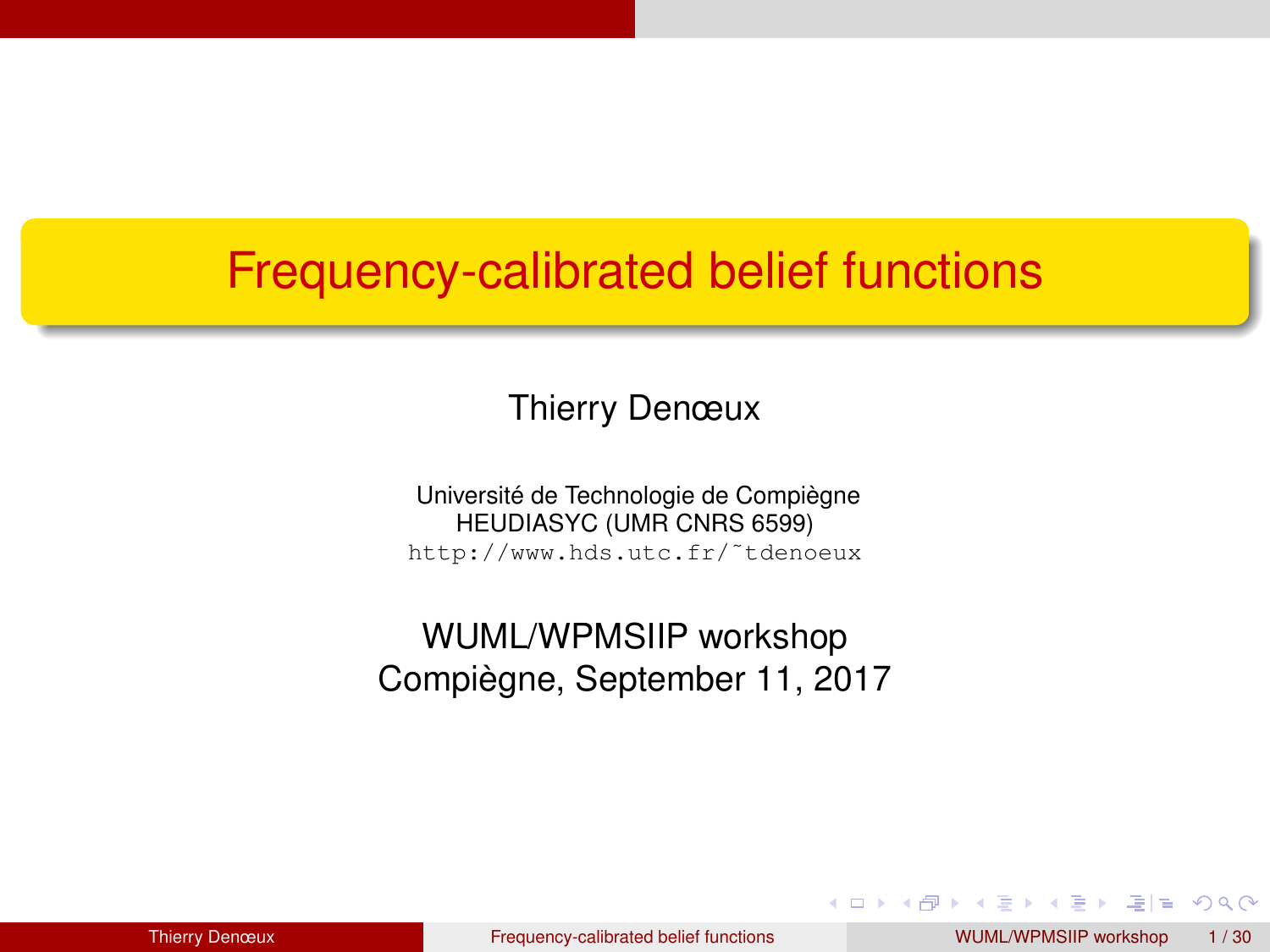#### Classical approaches to inference using BFs

- **O** Dempster's approach: uses of a structural equation  $X = \varphi(\theta, U)$ , where *X* is the random observed data,  $\theta \in \Theta$  is the unknown parameter and *U* is an auxiliary variable with known distribution. After observing  $X = x$ , the random set  $\Gamma(U, x) = \{ \theta \in \Theta \mid x = \varphi(\theta, U) \}$  defines a belief function on Θ.
- Likelihood-based approach: constructs a consonant belief function directly from the likelihood function.
- These methods can thus be seen as implementing a form of prior-free generalization of Bayesian inference (combining the data-conditional belief function with a prior probability distribution using Dempster's rule yields the Bayesian posterior distribution).
- They lack, however, the frequency calibration properties expected by many statisticians.

K ロ > K @ ▶ K ミ ▶ K ミ ▶ (로) 보는 K 9 Q @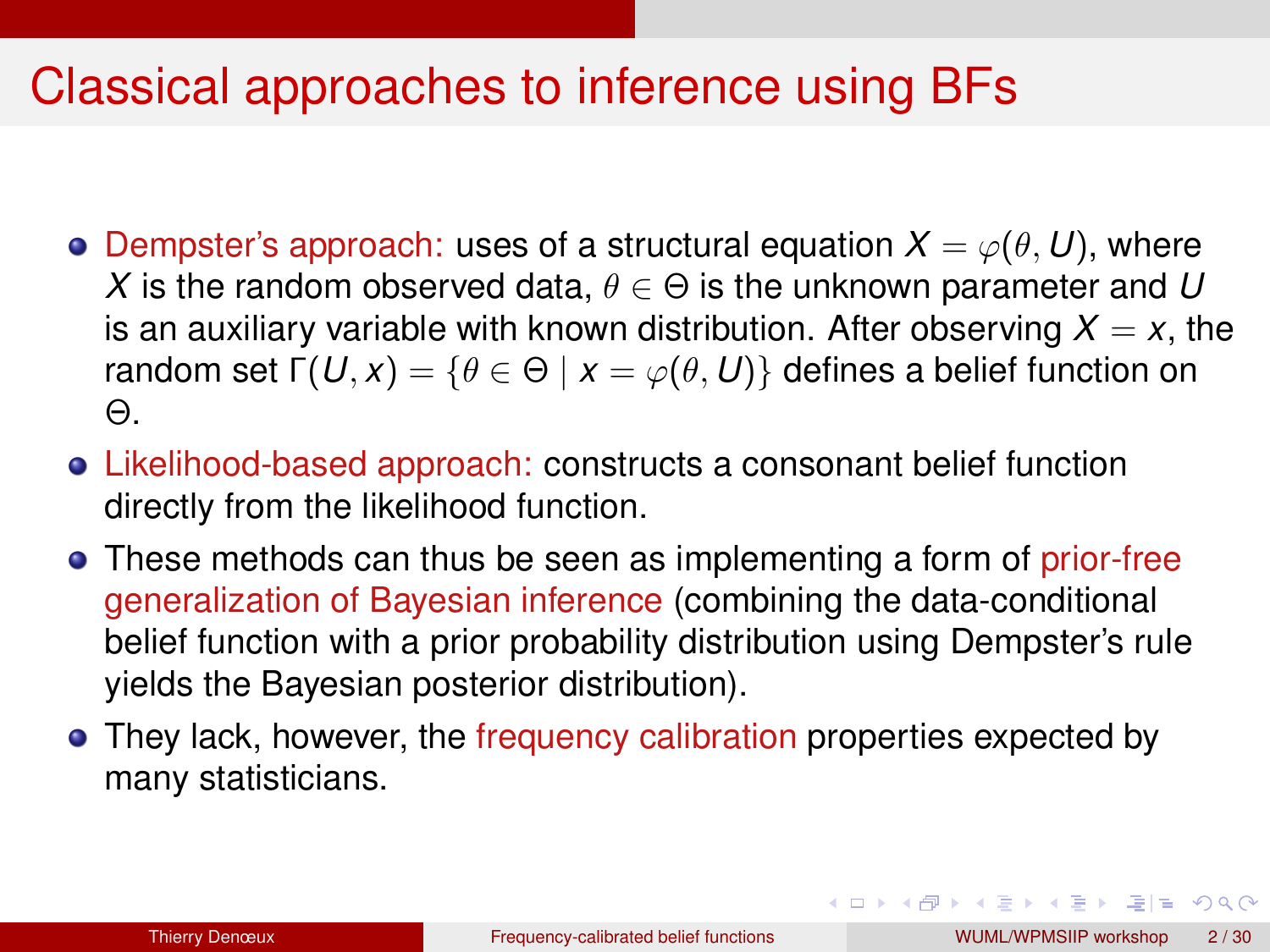# Blending BF inference with frequentist ideas

- In recent years, several attempts have been made to blend belief function inference with frequentist ideas:
	- <sup>1</sup> Frequentist predictive belief functions (Denoeux, 2006; Aregui and Denoeux, 2007)
	- 2 Confidence structures (Balch, 2012)
	- <sup>3</sup> Inferential models (Martin and Liu, 2013, 2016)
- Are there any links between these approaches? What interpretations underly them?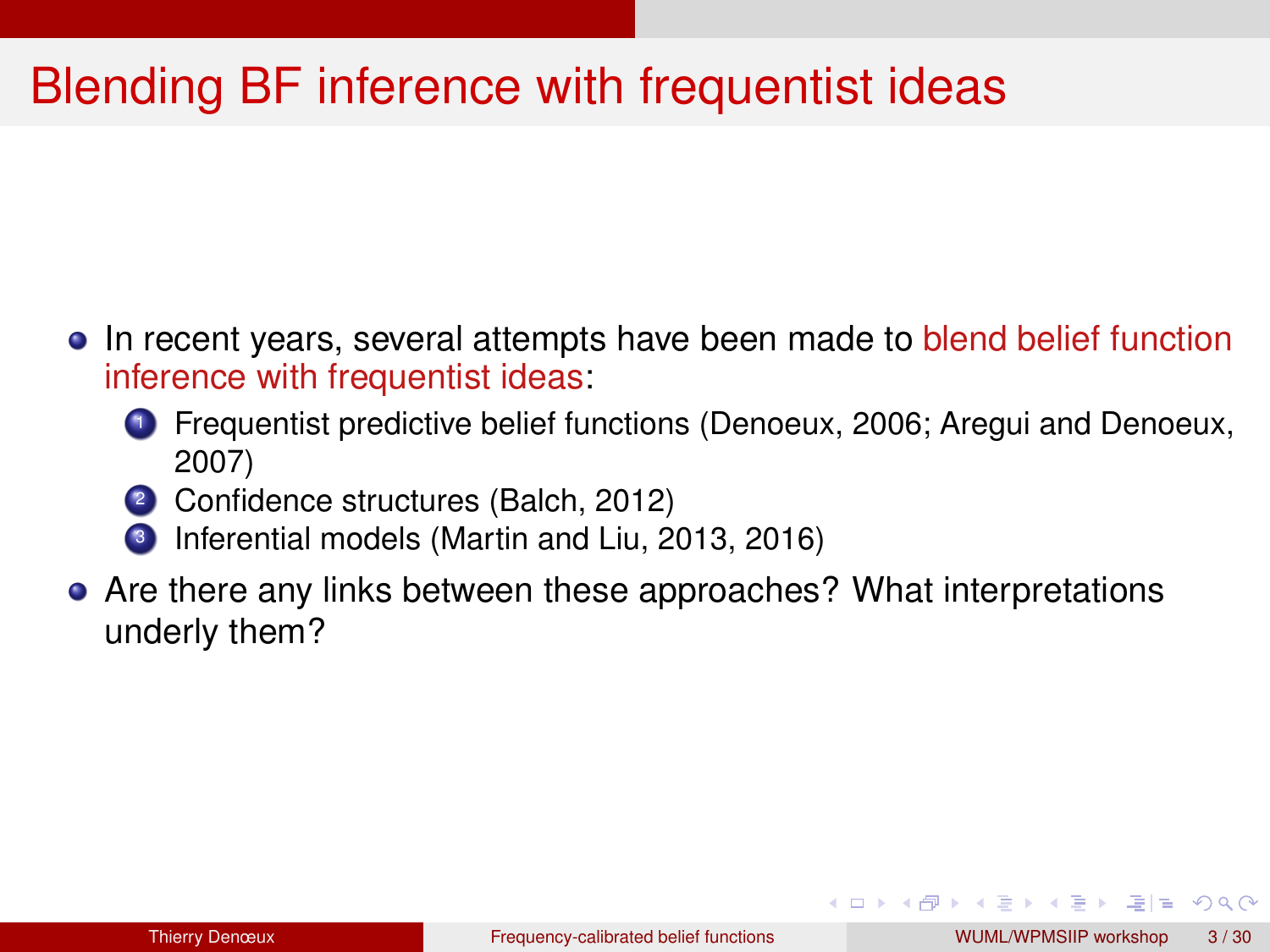# Notations and terminology

- Let *x* be the observed data, assumed to be a realization of a random vector *X* with sample space  $\Omega$ <sub>*x*</sub>. We will consider a parametric model  $\mathbf{X} \sim \mathbb{P}_{\mathbf{X}|\theta}$ , where  $\theta \in \Theta$  is a fixed but unknown parameter.
- An estimative belief function  $Bel_{\theta|X}$  is a data-conditional belief function on Θ, defined after observing the data *x*. Given a measurable subset  $H \subset \Theta$ , the quantity  $Bel_{\theta}$  *x* (*H*) is interpreted as one's degree of belief in the proposition  $\theta \in H$ , based on the evidence  $\mathbf{X} = \mathbf{x}$ .
- Let (*X*, *Y*) be a pair of random variables with joint sample space  $\Omega_X \times \Omega_Y$ , where *X* is the (past) observed data and *Y* is the (future) not-yet observed data. The joint distribution  $\mathbb{P}_{\mathbf{X},\mathbf{Y}|\theta}$  depends on parameter θ. A predictive belief function *BelY*|*<sup>x</sup>* is a data-conditional belief function on Ω*<sup>Y</sup>* quantifying the uncertainty on *Y* after observing the evidence *x*.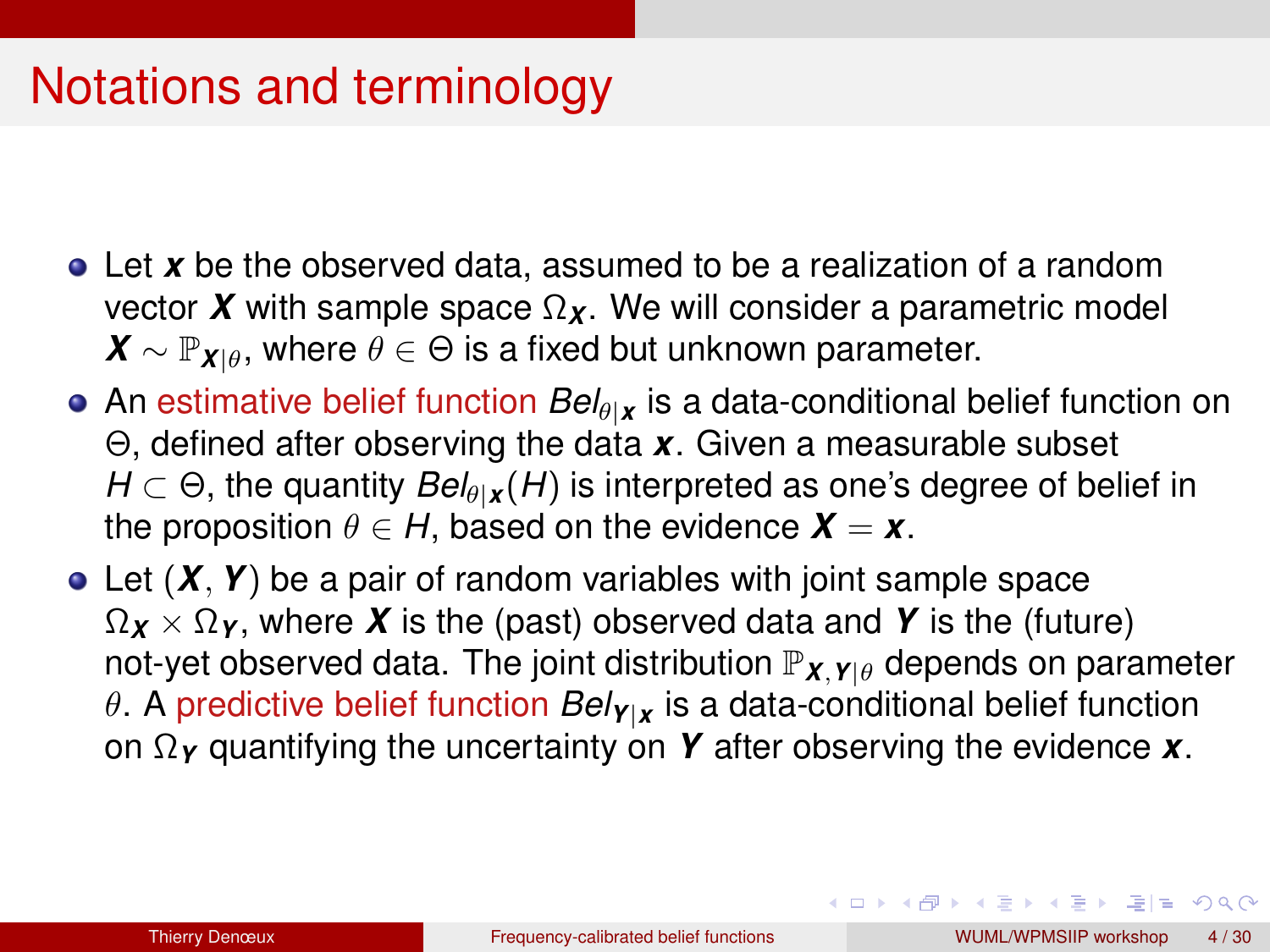#### <span id="page-4-0"></span>**Outline**



#### **[Frequentist Predictive belief functions](#page-4-0)**

[Confidence structures](#page-10-0)



イロメ イ母メ イヨメ イヨメ

 $= \Omega Q$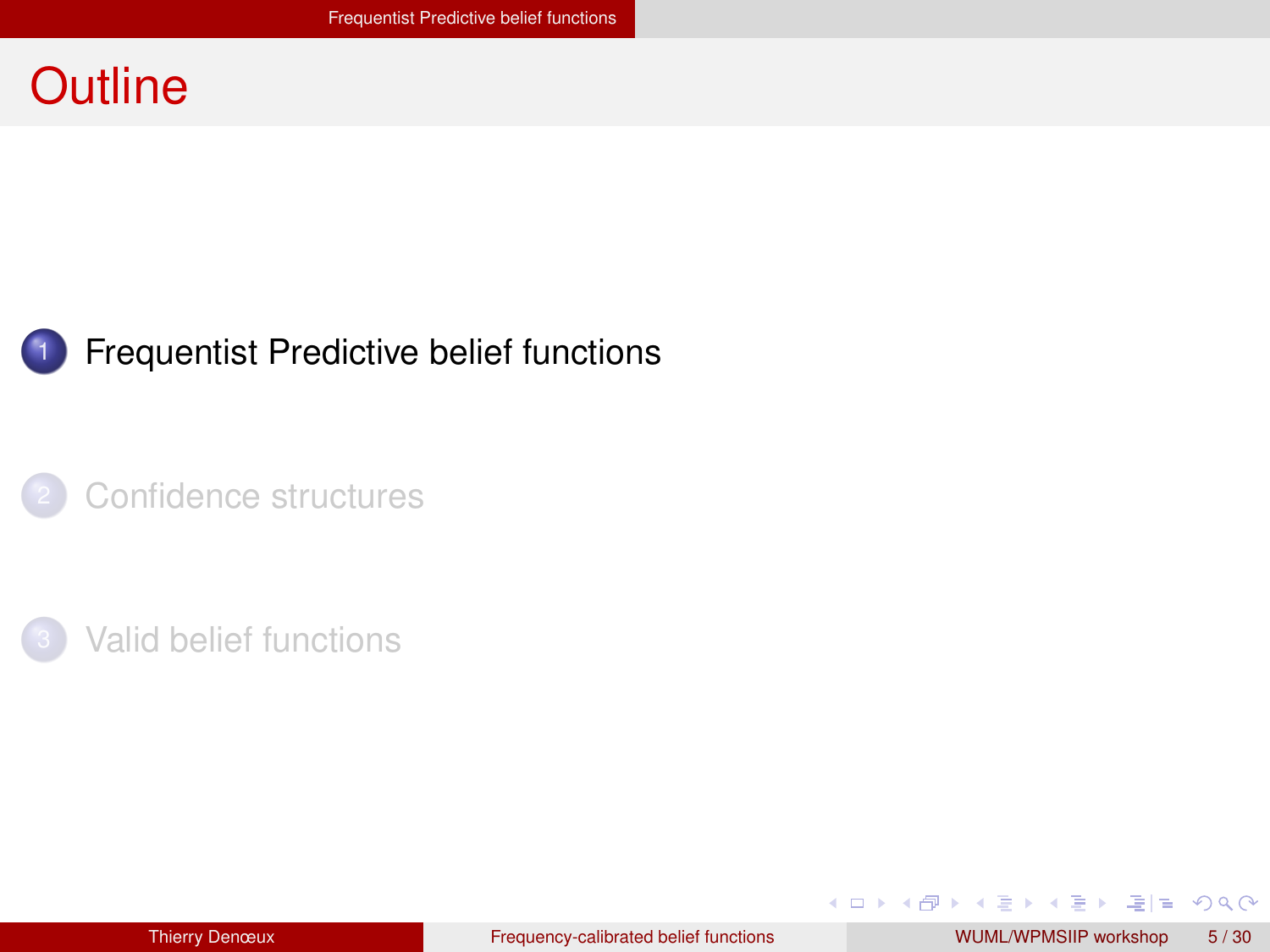#### <span id="page-5-0"></span>Intuitive idea

**If** we knew the conditional distribution  $\mathbb{P}_{Y|\mathbf{x},\theta}$  of Y given  $\mathbf{X}=\mathbf{x}$ , we would equate our degrees of belief  $Bel_{Y|X}(A)$  with degrees of chance  $\mathbb{P}_{Y|X,\theta}(A)$ for any event *A* in  $\Omega_Y$ , i.e., we would impose

$$
Bel_{Y|\boldsymbol{x}} = \mathbb{P}_{Y|\boldsymbol{x},\theta}.
$$

**In real situations, we only have limited information about**  $\mathbb{P}_{Y|X|\theta}$  **in the** form of the observed data *x*. Our predictive belief function should thus be less committed than P*Y*|*x*,θ:

<span id="page-5-1"></span>
$$
Bel_{Y|X} \leq \mathbb{P}_{Y|X,\theta} \tag{1}
$$

- However, this condition is generally too strict to be of any practical value, as they can be guaranteed only for the vacuous belief function.
- Solution (Denoeux, 2006): weaken condition [\(1\)](#page-5-1) by imposing only that it hold for at least a proportion  $1 - \alpha \in (0, 1)$  of the samples **x**, under repeated sampling.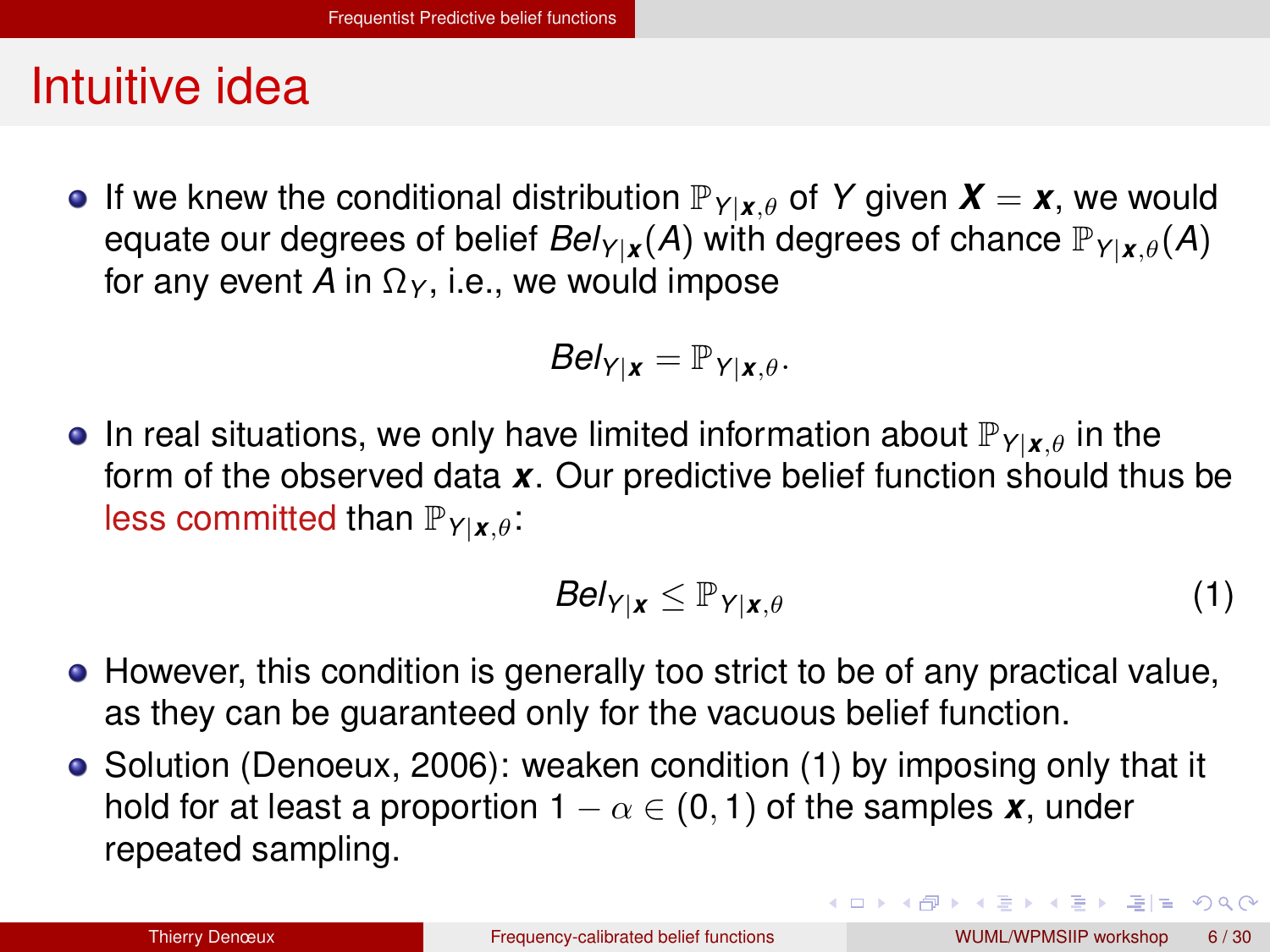### <span id="page-6-0"></span>**Definition**

#### **Definition**

*A belief function verifying*

<span id="page-6-1"></span>
$$
\mathbb{P}_{\mathbf{X}|\theta}\left(\mathbf{Bel}_{Y|\mathbf{X}} \leq \mathbb{P}_{Y|\mathbf{X},\theta}\right) \geq 1 - \alpha,\tag{2}
$$

*for all* θ ∈ Θ *is called a predictive belief function at confidence level* 1 − α*. It is an approximate* 1 − α*-level predictive belief function if Property [\(2\)](#page-6-1) holds only in the limit as the sample size tends to infinity.*

Property:  $[Bel_{Y|X}(A), Pl_{Y|X}(A)]$  is a CI for  $\mathbb{P}_{Y|X,\theta}(A)$  at level  $1 - \alpha$ 

上日 の女の

in the second property of the property of the property of the property of the property of the property of the second property of the second property of the second property of the second property of the second property of t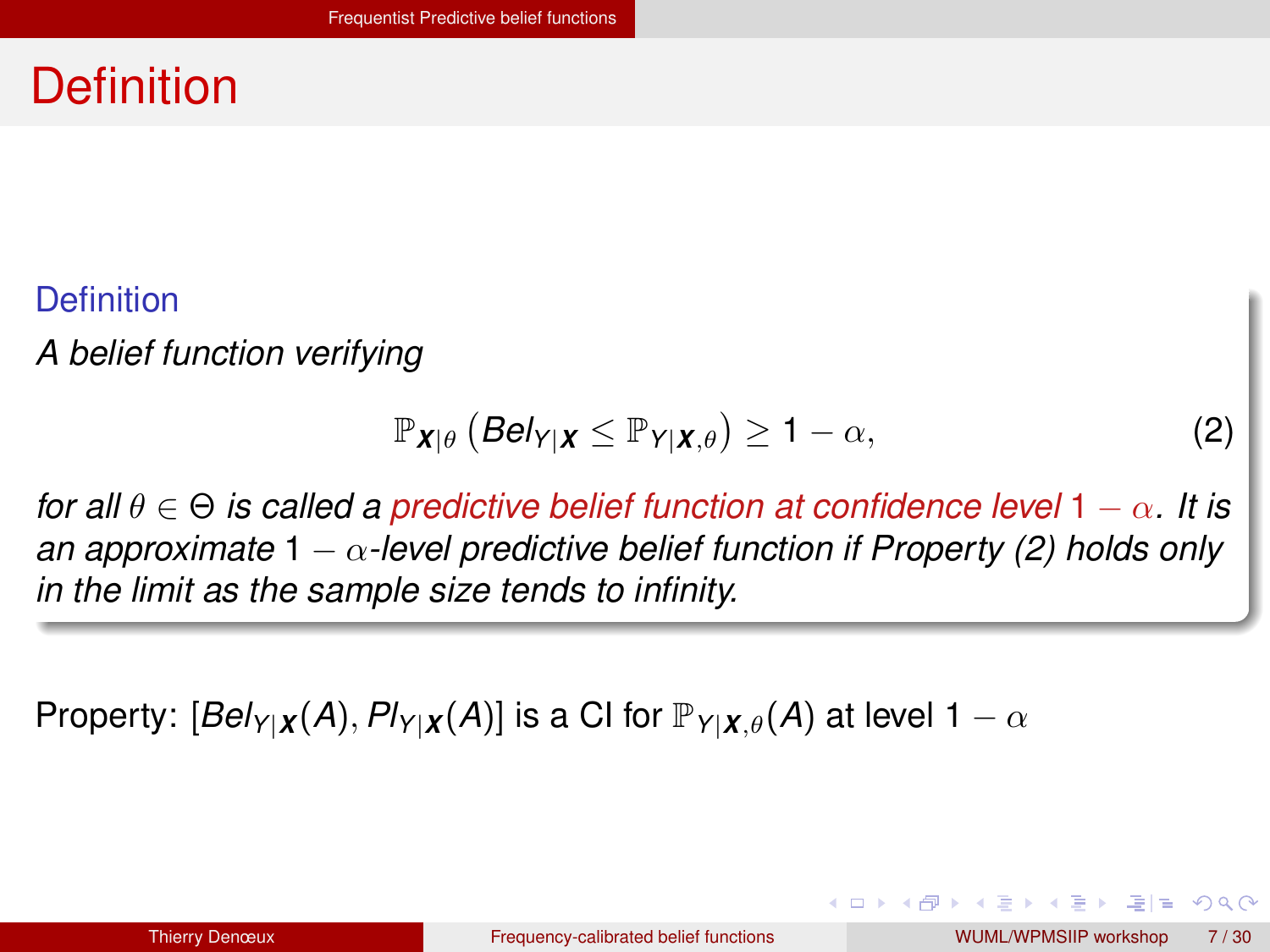#### <span id="page-7-0"></span>Construction

- $\bullet$   $X_1, \ldots, X_n, Y$  iid from a discrete distribution: multinomial simultaneous confidence intervals (Denoeux, 2006)
- $\bullet$   $X_1, \ldots, X_n, Y$  iid from a continuous distribution: confidence band (Aregui and Denoeux, 2007). In that case, the PBF is a p-box.
- General case: use a structural equation  $Y = \varphi(\theta, V)$  and a confidence region  $C_{\alpha}(\mathbf{X})$  be a for  $\theta$  at level 1 –  $\alpha$ . The random set  $\varphi(C_{\alpha}(\mathbf{x}), V)$  is a predictive belief function at level  $1 - \alpha$ . (Denoeux, 2017)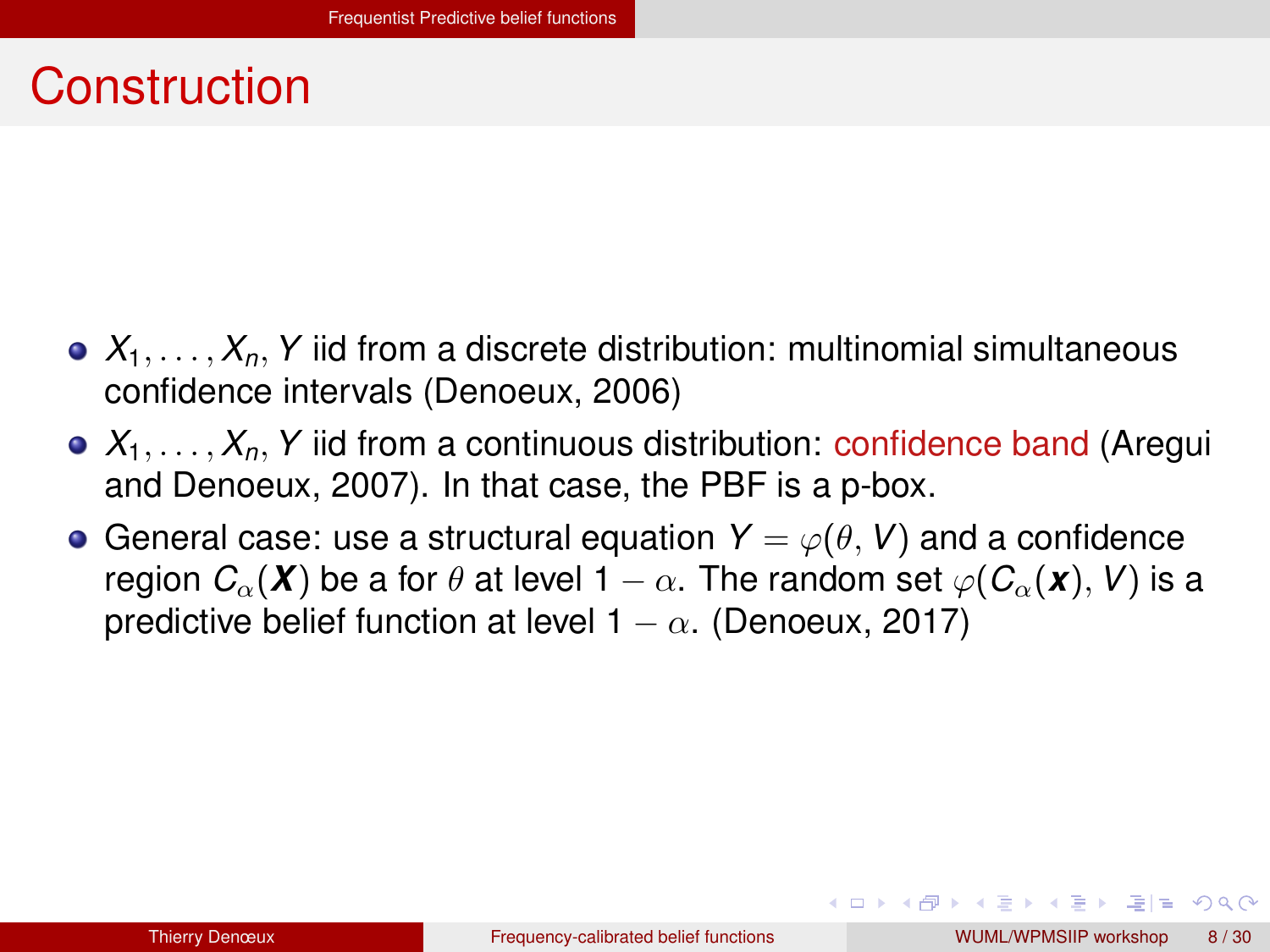#### <span id="page-8-0"></span>Example



Annual maximum sea-levels recorded at Port Pirie over the period 1923-1987 (left) and probability plot for the Gumbel fit to the data (right)

つひひ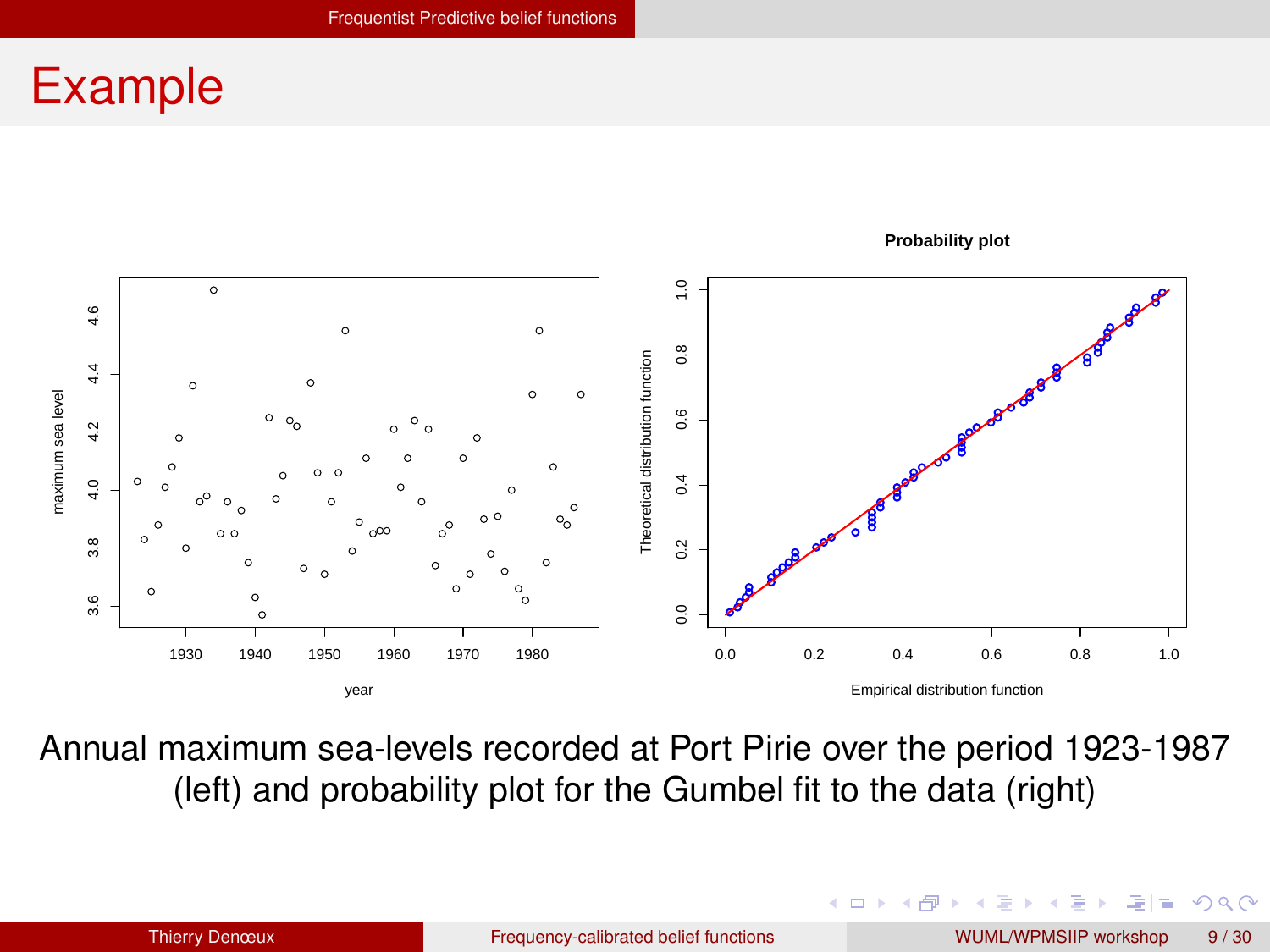#### <span id="page-9-0"></span>Example



Port Pirie data: lower and upper cdfs (left) and contour functions (right) of the predictive belief functions about the maximum sea level in the next 10 years at confidence level 95%

(□ ) ( ) → ( ) → ( ) → (

 $QQQ$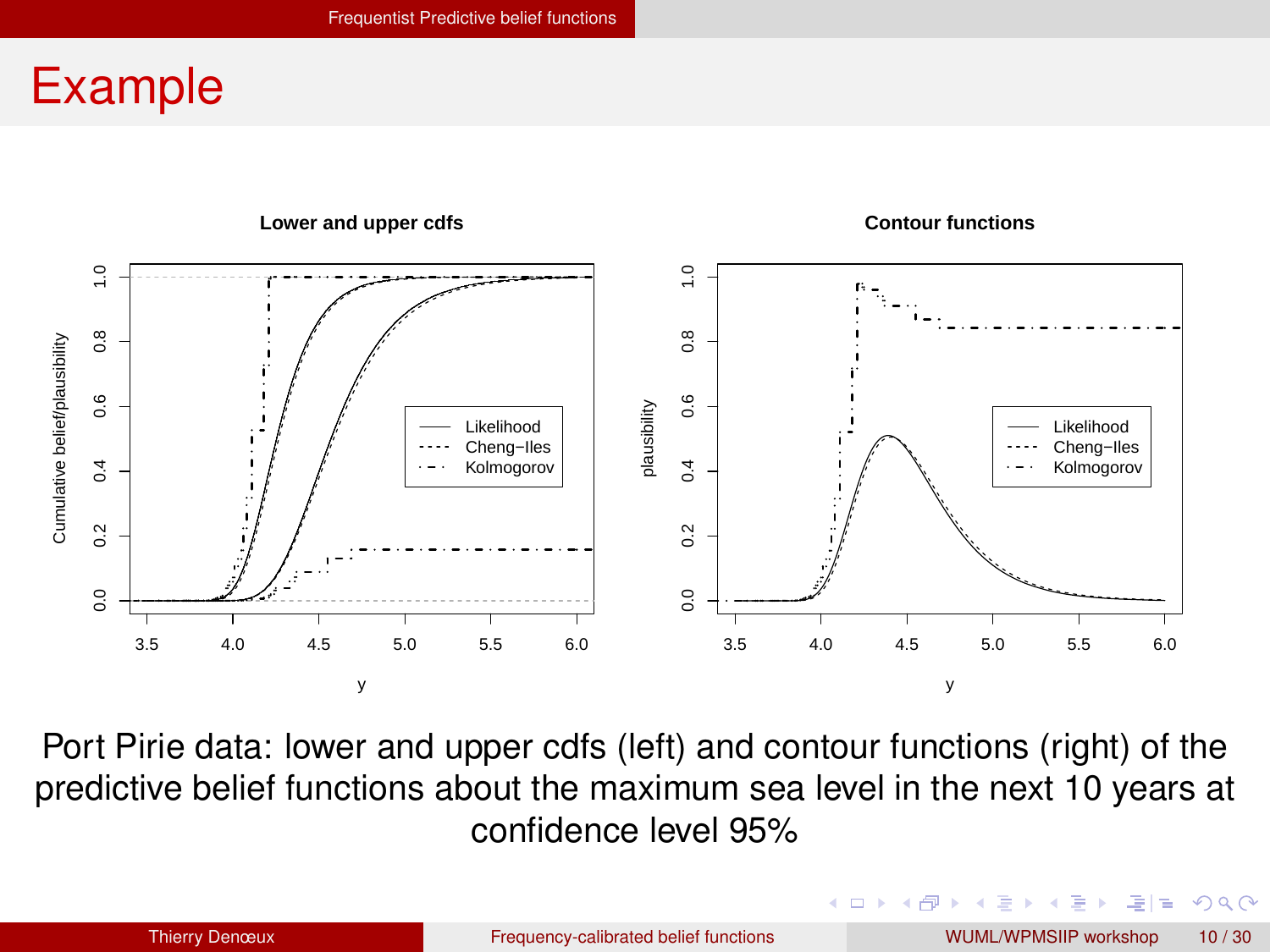#### <span id="page-10-0"></span>**Outline**







 $E \odot Q$ 

イロメ イ母メ イヨメ イヨメ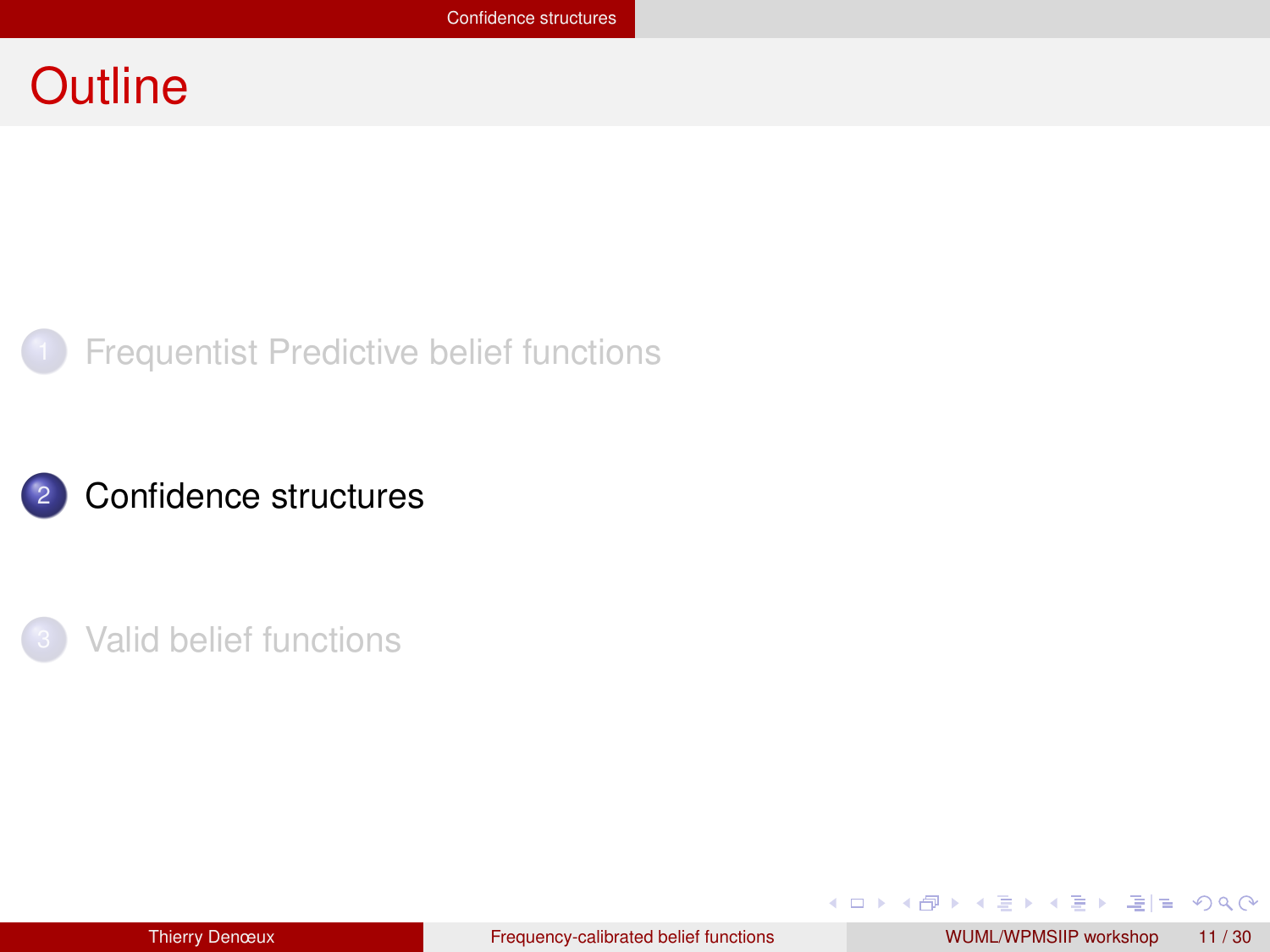#### <span id="page-11-0"></span>**Definition**

- A confidence structure as defined by Balch (2012) is an observation-conditional random set that encodes confidence regions at all levels.
- Let  $(\Omega_U, \mathcal{B}_U, \mathbb{P}_U)$  be a probability space,  $\mathcal{B}_{\Theta}$  an algebra of subsets of  $\Theta$ , and

$$
\Gamma:\Omega_{U}\times\Omega_{\pmb{X}}\rightarrow\mathcal{B}_{\Theta},
$$

such that, for any  $\mathbf{x} \in \Omega_{\mathbf{x}}$ , the mapping  $\Gamma(U, \mathbf{x})$  defines a random subset of Θ. The corresponding belief function is defined as

$$
Bel_{\theta|\mathbf{x}}(B) = \mathbb{P}_U(\Gamma(U,\mathbf{x}) \subseteq B).
$$

for all  $B \in \mathcal{B}_{\Theta}$ .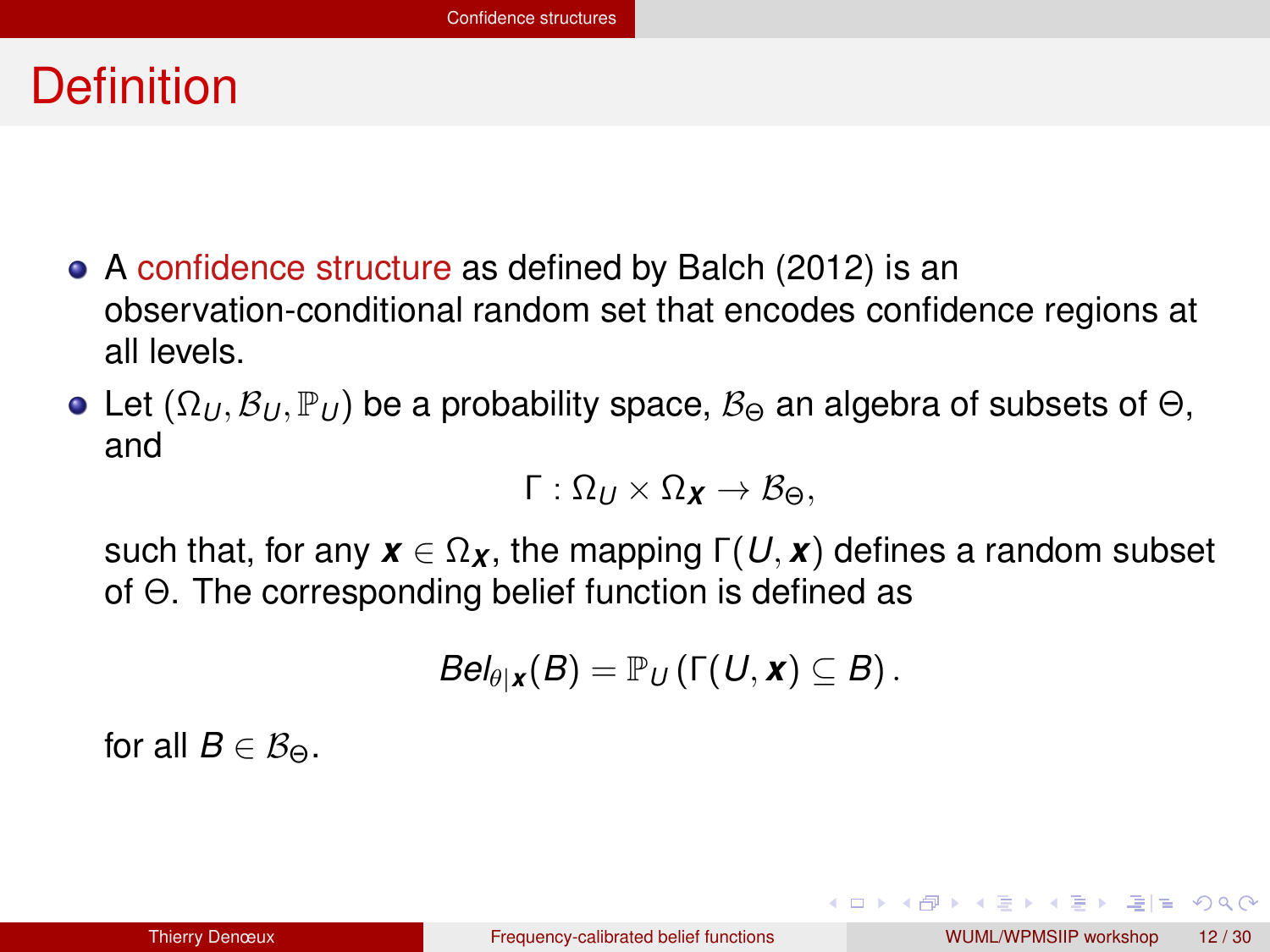#### <span id="page-12-0"></span>**Definition**

#### **Definition**

*Mapping* Γ *defines a confidence structure if the following inequality holds for*  $all \theta \in \Theta$  *and all*  $A \in \mathcal{B}_{U}$ ,

<span id="page-12-1"></span>
$$
\mathbb{P}_{\boldsymbol{X}|\theta}\left\{\theta\in\bigcup_{u\in A}\Gamma(u,\boldsymbol{X})\right\}\geq\mathbb{P}_{U}(A). \tag{3}
$$

Condition [\(3\)](#page-12-1) expresses that, for any measurable subset *A* of  $Ω<sub>U</sub>$ , the random  $\mathsf{set}\; C(\pmb{\mathcal{A}},\pmb{\mathcal{X}})=\bigcup_{u\in A}\mathsf{\Gamma}(u,\pmb{\mathcal{X}})$  is a confidence region for  $\theta$  at confidence level  $\mathbb{P}_U(A)$ .

通信 めなべ

化重新化重新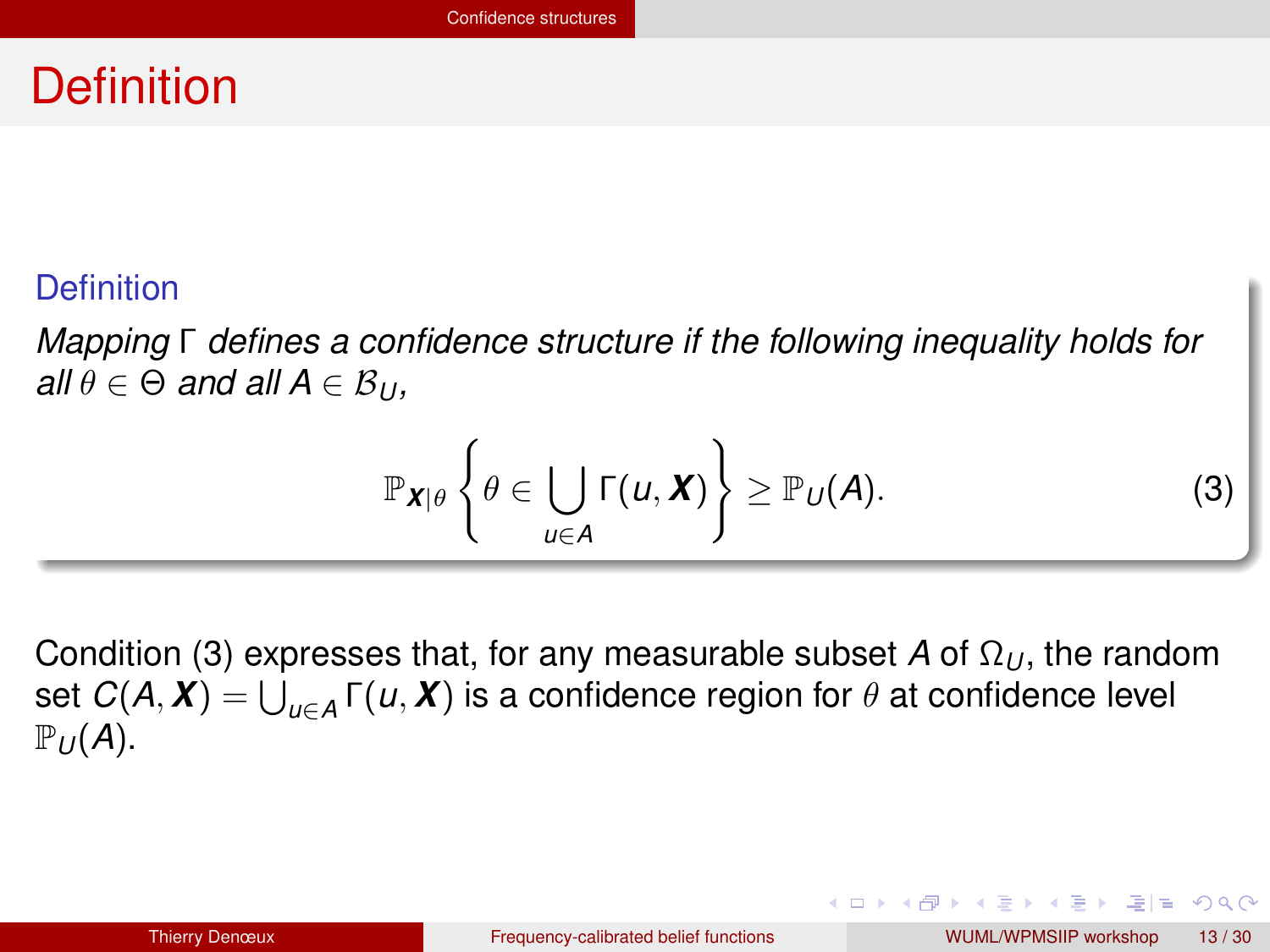#### <span id="page-13-0"></span>Confidence distribution as a special case

- *F*( $\theta$ , *x*) is a confidence distribution iff for any  $\alpha \in (0,1)$ ,  $(-\infty, F^{-1}(\alpha, X)]$ is a lower-side confidence interval for  $\theta$  at level  $\alpha$
- Let  $\Gamma(u, \mathbf{x}) = \{F^{-1}(u, \mathbf{x})\}$  and  $U \sim \mathcal{U}[0, 1]$



 $\Omega$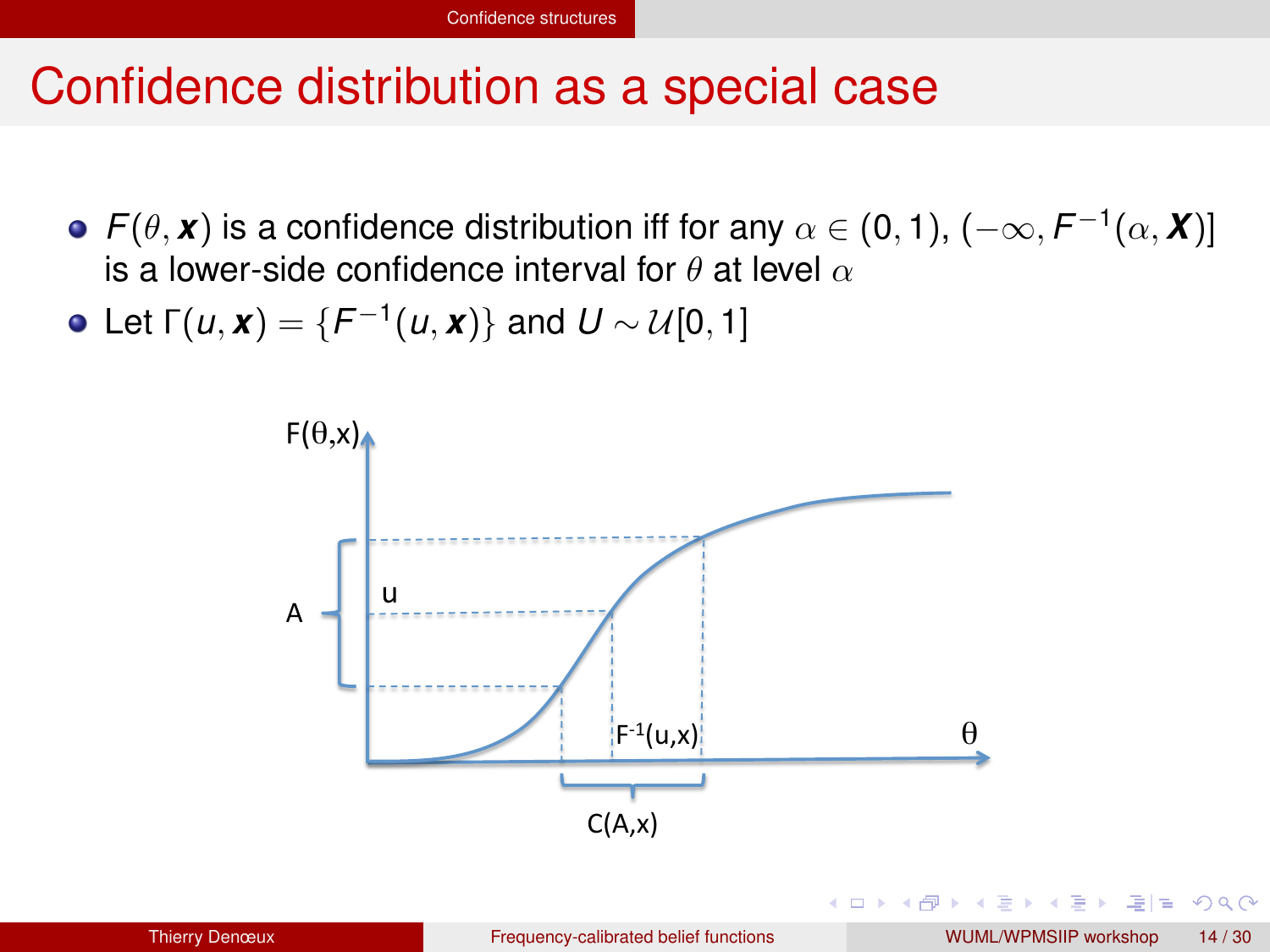# <span id="page-14-0"></span>Construction from nested confidence regions

• Let  $C_{\alpha}(\mathbf{X})$ ,  $\alpha \in [0,1]$  be a nested family of confidence regions, such that

 $\mathbb{P}_{\mathbf{X}|\theta}(\theta \in C_{\alpha}(\mathbf{X})) \geq 1 - \alpha$ 

and, for any  $(\alpha, \alpha'),$   $\alpha < \alpha' \Rightarrow C_{\alpha}(\boldsymbol{X}) \supseteq C_{\alpha'}(\boldsymbol{X})$ .

• Consider the confidence structure with multivalued mapping

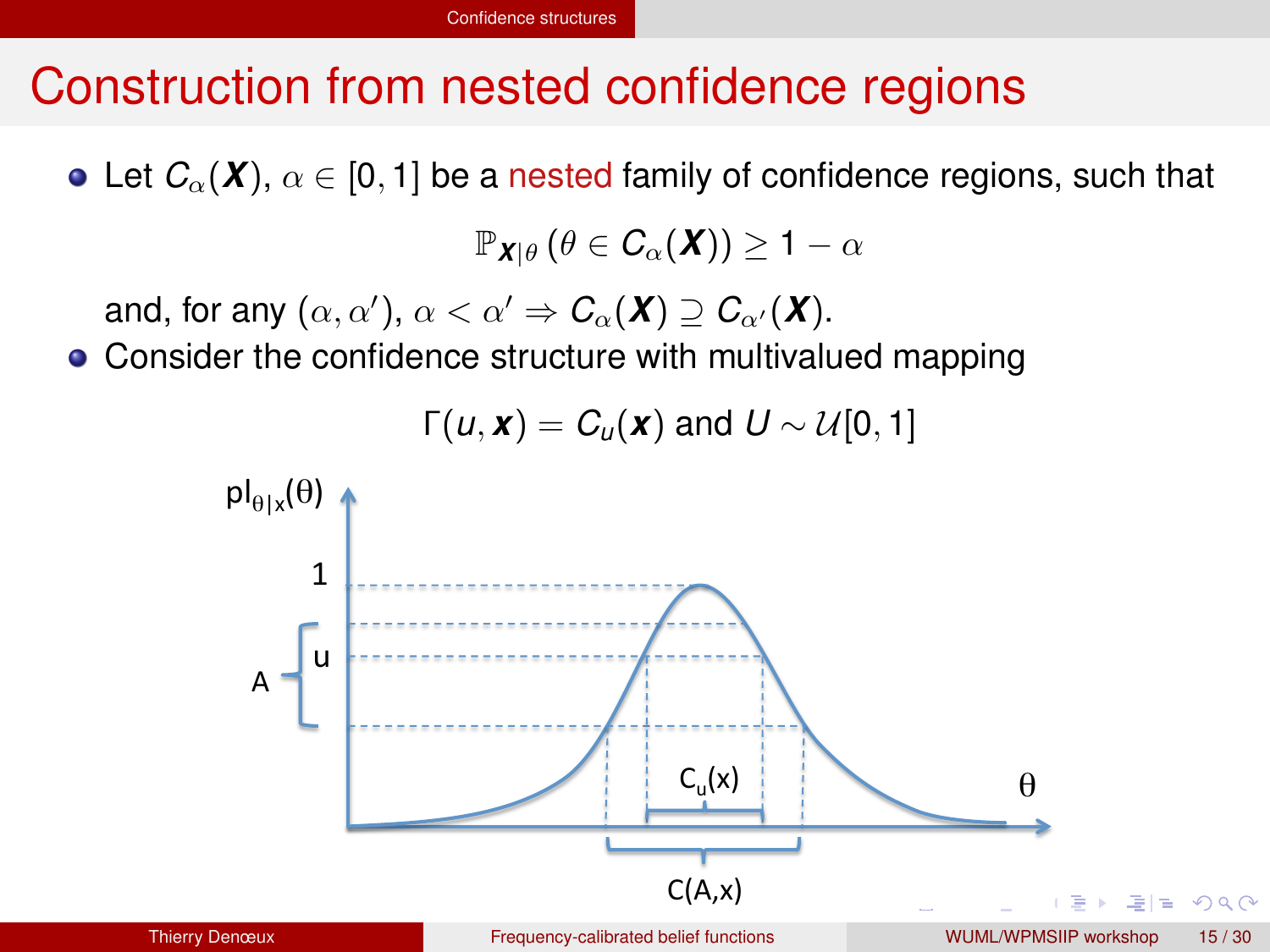#### <span id="page-15-0"></span>Interpretation

Having observed a realization *x* of *X*, let *H* be a subset of Θ, and let

$$
A=\{u\in\Omega_U,\Gamma(u,\mathbf{x})\subseteq H\}.
$$

The degree of belief in *H* is  $Bel_{\theta}$ <sub>*x*</sub>(*H*) =  $\mathbb{P}_U(A)$ , and  $C(A, x) = \bigcup_{u \in A} \Gamma(u, x)$  is included in *H*. Consequently, *H* contains a realization of a confidence region with confidence level larger than, or equal to  $Bel_{\theta|{\bf{x}}}$  (*H*).

Degrees of belief are thus related to confidence levels for a family  ${C(A, x)}$  of confidence regions. In terms of plausibilities,  $Pl_{\theta | x}(H) = \alpha$ , for instance, means that  $\overline{H}$  contains a realization of a confidence region at level at least equal to  $1 - \alpha$ .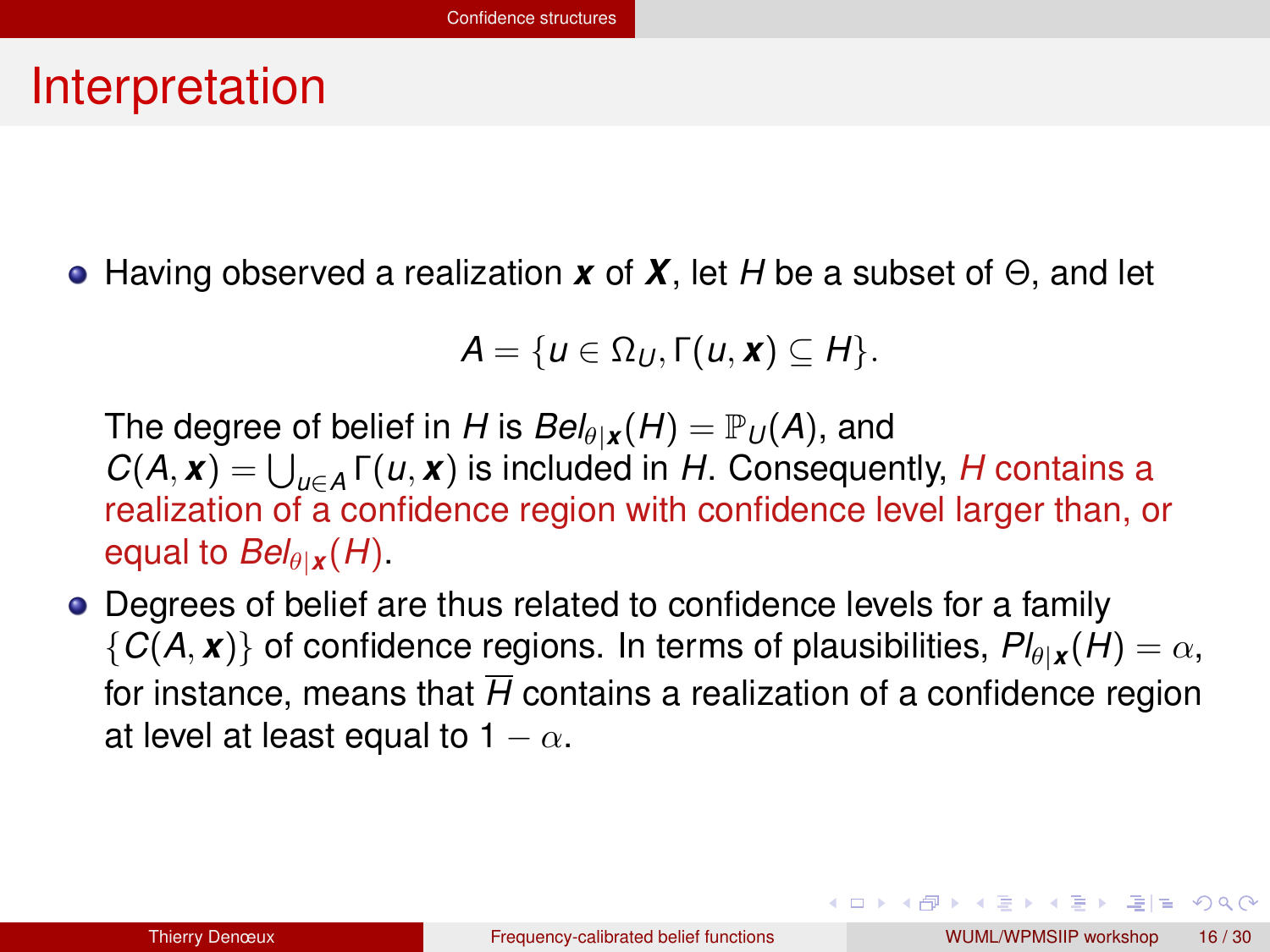#### <span id="page-16-0"></span>Predictive confidence structures

An observation-dependent random set Γ(*U*, *X*) is called a predictive confidence structure (Denoeux, 2017) if the following inequalities hold

$$
\mathbb{P}_{\boldsymbol{X},\,Y|\theta}\left\{Y\in\bigcup_{u\in A}\Gamma(u,\boldsymbol{X})\right\}\geq\mathbb{P}_{U}(A). \tag{4}
$$

for all  $\theta \in \Theta$  and all measurable subset  $A \subseteq \Omega_U$ .

• Having observed  $X = x$ , the induced PBF is

 $Bel_{Y|X}(B) = \mathbb{P}_U(\Gamma(U, x) \subseteq B)$  for all  $B \subseteq \Omega_Y$ 

Meaning: for any measurable subset *A* of Ω*<sup>U</sup>* , the set  $C(A, X) = \bigcup_{u \in A} \Gamma(u, X)$  is a prediction region for *Y* at confidence level  $\mathbb{P}_U(A)$ . Any subset *B* of  $\Omega_Y$  thus contains a realization of a confidence region for *Y* with confidence level at least equal to  $Bel_{Y|X}(B)$ . Most of the time (i.e., for most of the observed data *X* and the future data *Y*), regions *B* with a high degree of belief thus contain the future data *Y*.

ロトメ 伊 トメミトメミト ミ性 めんぴ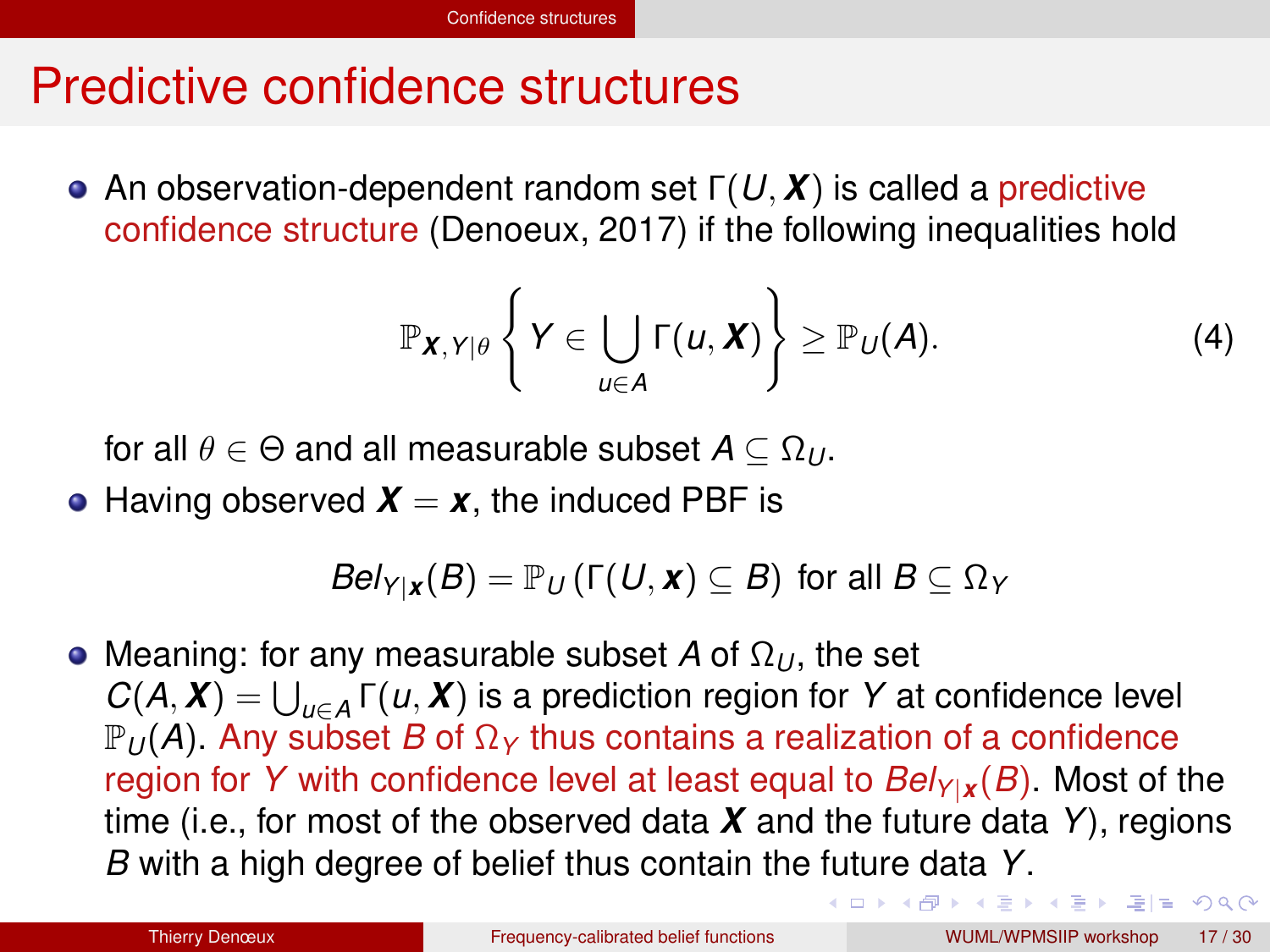#### <span id="page-17-0"></span>**Construction**

- **•** Frequentist predictive distribution
- Prediction region
- Structural equation (Denoeux, 2017)

E K ik ⊞i

◂**◻▸ ◂<del>╓</del>▸** 

 $E \cap Q$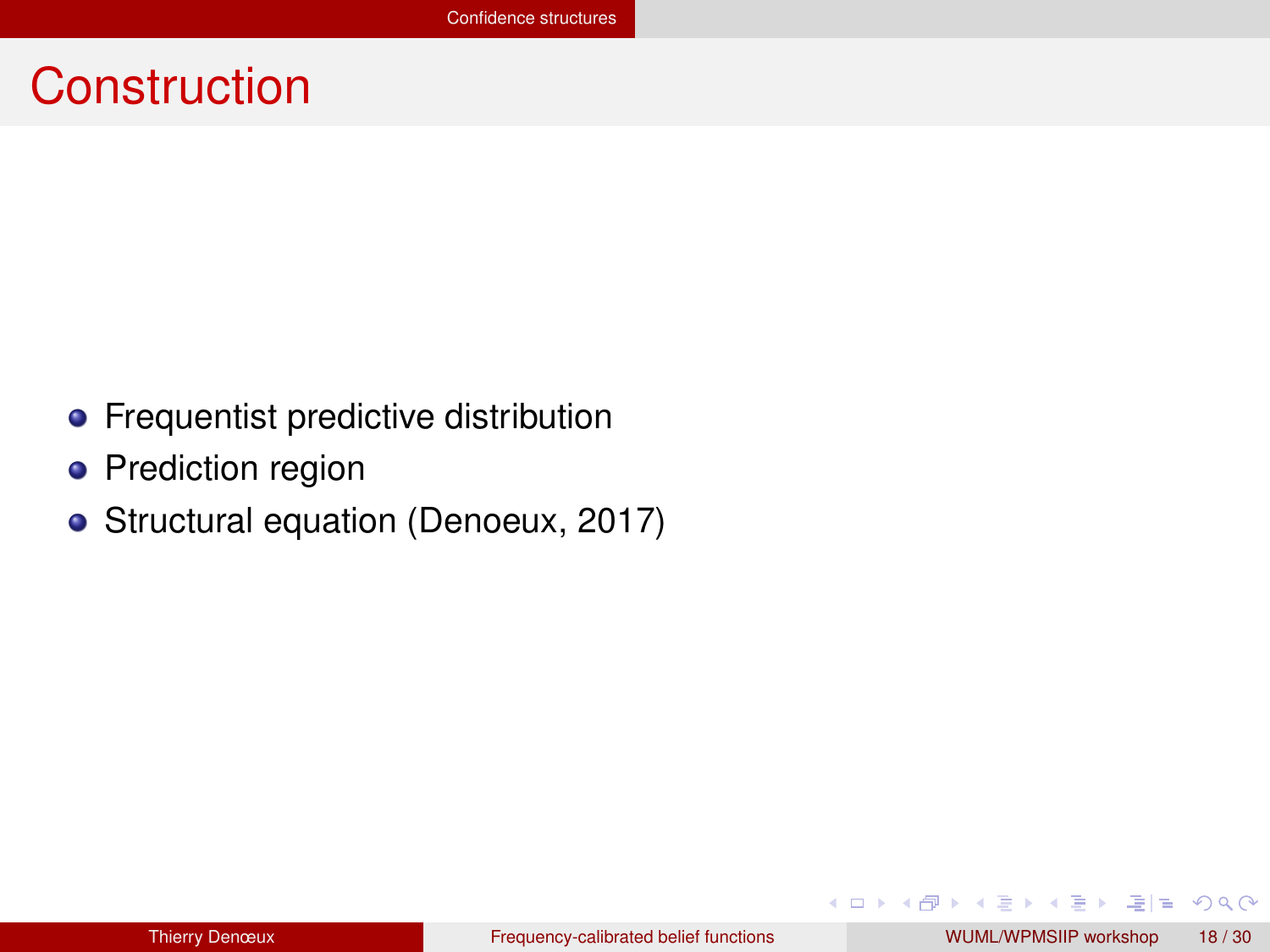#### <span id="page-18-0"></span>Example



Consonant predictive belief function for the Port Pirie data, derived from a frequentist predictive distribution. (left) contour function; (right) lower and upper cdfs.

4 D F

 $2Q$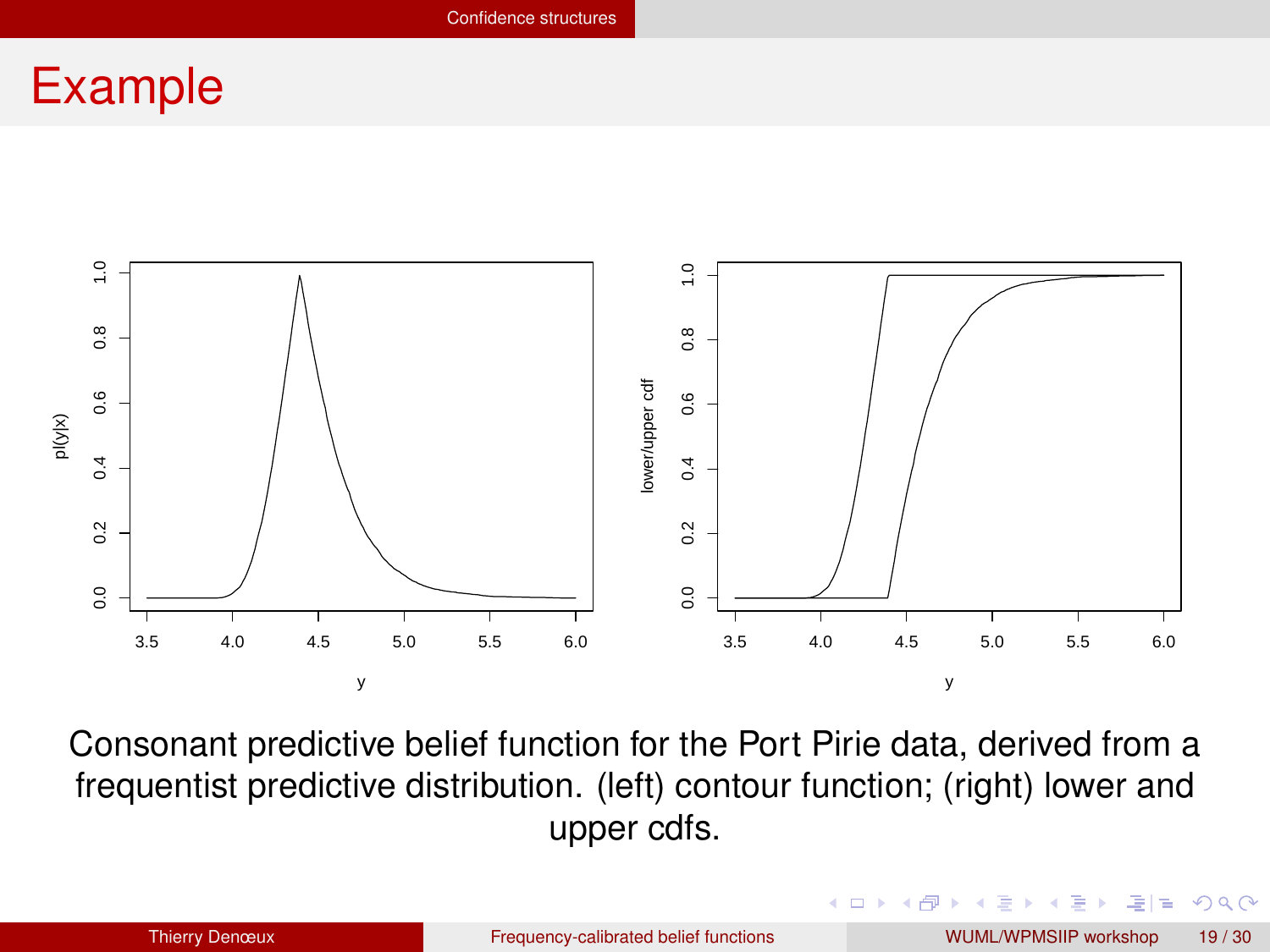#### <span id="page-19-0"></span>**Outline**



**[Frequentist Predictive belief functions](#page-4-0)** 

[Confidence structures](#page-10-0)





 $= \Omega Q$ 

イロト イ母 トイヨ トイヨ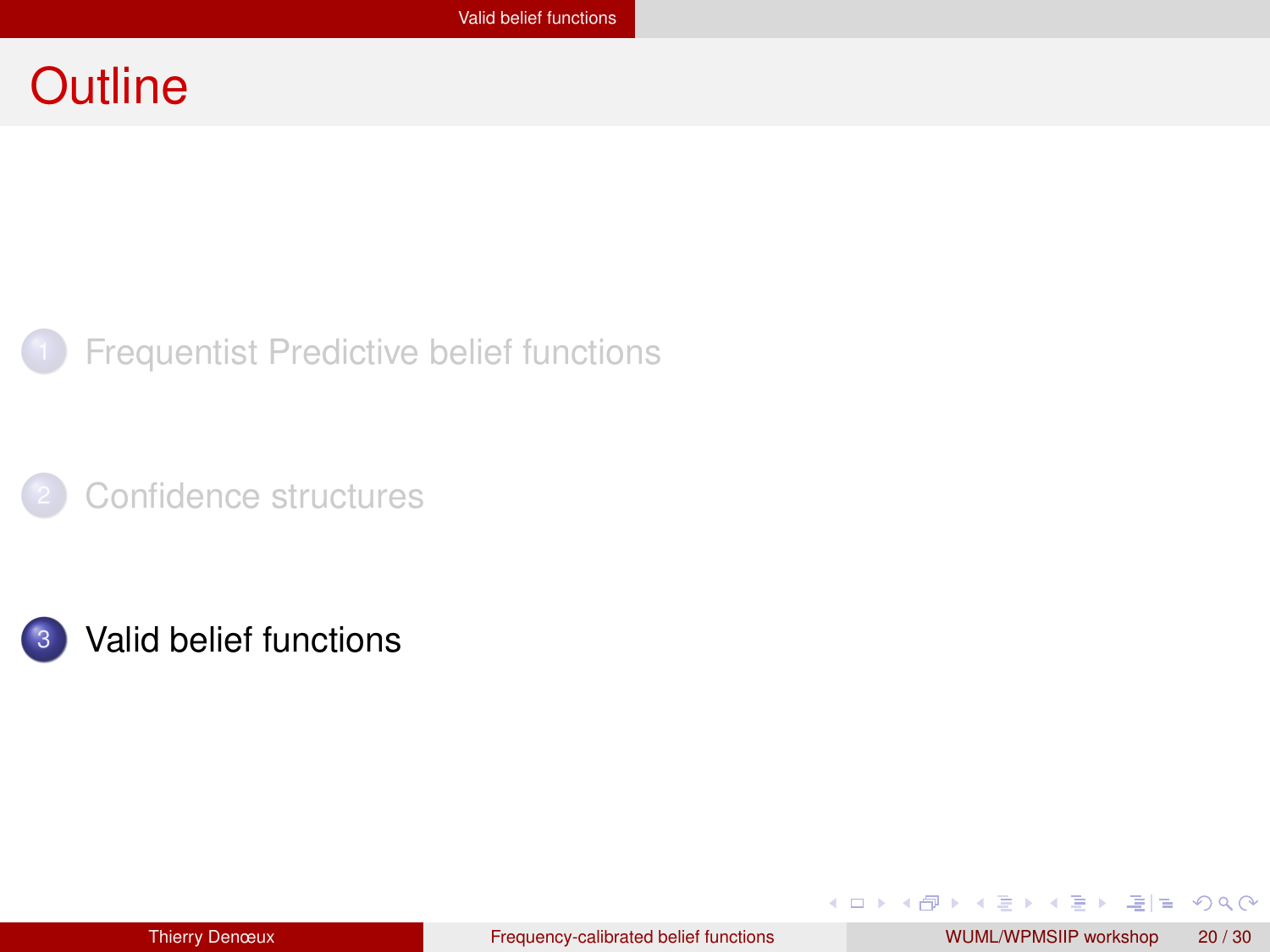#### <span id="page-20-0"></span>Example

- The notion of a valid belief function (Martin and Liu, 2013) captures the idea that a false hypothesis (i.e., a subset *H* ⊂ Θ that does not contain the true value of the parameter) should rarely receive a high degree of belief, or, conversely, a true hypothesis should rarely have a low plausibility.
- **•** Formally, a belief function  $Bel_{\theta}$ *x* is said to be valid for hypothesis *H* if, for any  $\alpha \in (0,1)$ ,

$$
\sup_{\theta \notin H} \mathbb{P}_{\mathbf{X}|\theta} \left\{ \mathbf{Bel}_{\theta|\mathbf{X}}(H) \ge 1 - \alpha \right\} \le \alpha. \tag{5}
$$

The belief function  $Bel_{\theta|{\bf x}}$  is valid if it is valid for any *H*.

⊫ ഗαര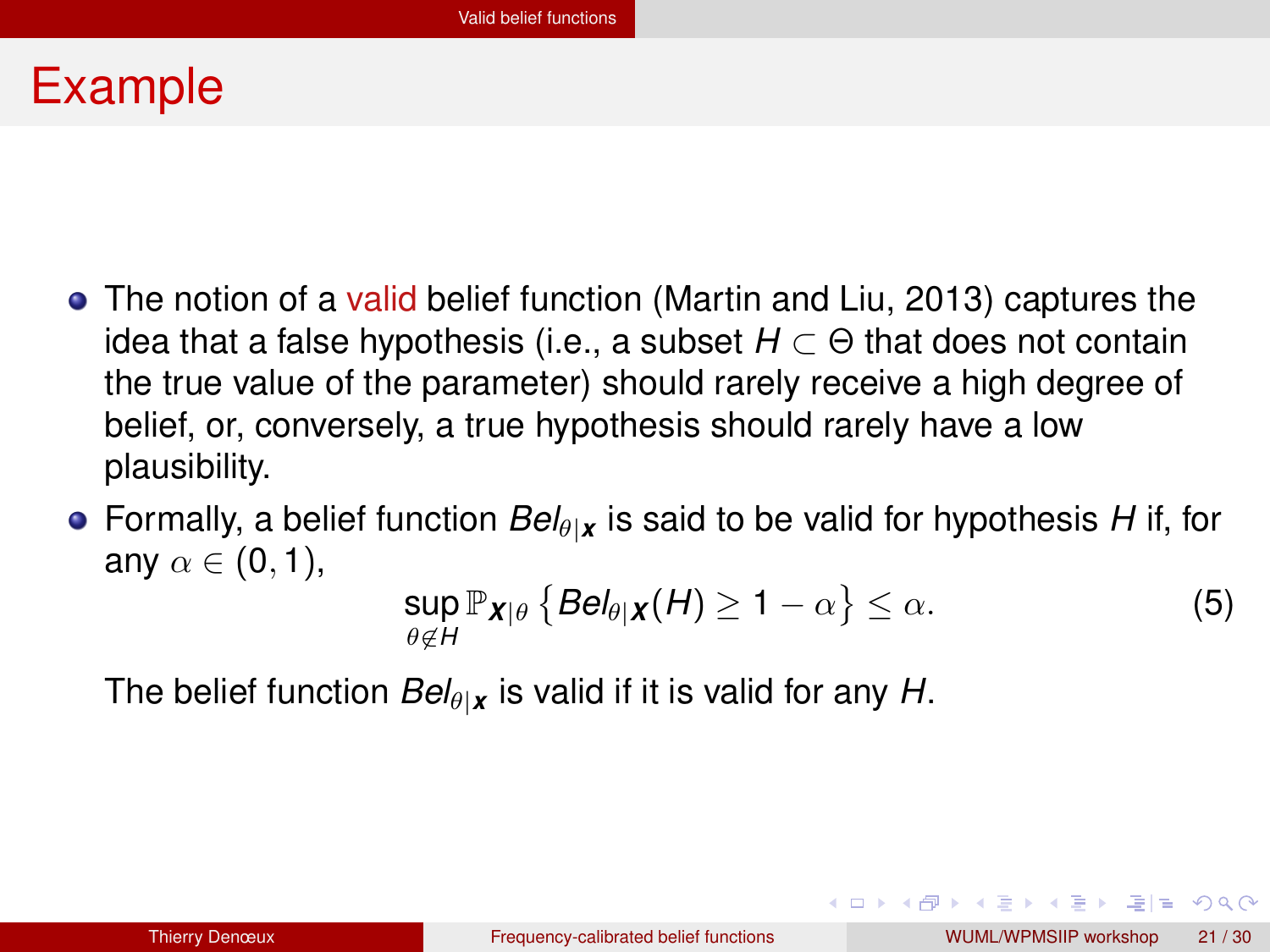# <span id="page-21-0"></span>**Proposition**

Let  $Bel_{\theta|X}$  be an estimative belief function. The following conditions are equivalent:

\n- \n
$$
\forall \alpha \in (0, 1), \forall \theta \in \Theta, \forall H \subset \Theta,
$$
\n $\sup_{\theta \notin H} \mathbb{P}_{\mathbf{X}|\theta} \left\{ \text{Bel}_{\theta|\mathbf{X}}(H) \geq 1 - \alpha \right\} \leq \alpha.$ \n
\n- \n $\forall \alpha \in (0, 1), \forall \theta \in \Theta, \forall H \subset \Theta,$ \n $\sup_{\theta \in H} \mathbb{P}_{\mathbf{X}|\theta} \left\{ Pl_{\theta|\mathbf{X}}(H) \leq \alpha \right\} \leq \alpha.$ \n
\n- \n $\forall \alpha \in (0, 1),$ \n $\forall \theta \in \Theta, \quad \mathbb{P}_{\mathbf{X}|\theta} \left\{ pl_{\theta|\mathbf{X}}(\theta) \leq \alpha \right\} \leq \alpha.$ \n
\n- \n For all  $\alpha \in (0, 1), \text{ let } C_{\alpha}(\mathbf{X}) = \left\{ \theta \in \Theta \mid pl_{\theta|\mathbf{X}}(\theta) > \alpha \right\}.$ \n
\n

$$
\mathbb{P}_{\mathbf{X}|\theta}\{C_{\alpha}(\mathbf{X})\ni\theta\}\geq 1-\alpha.
$$
 (6d)

**K ロ ト K 何 ト** 

津信 めなめ

医单位 医单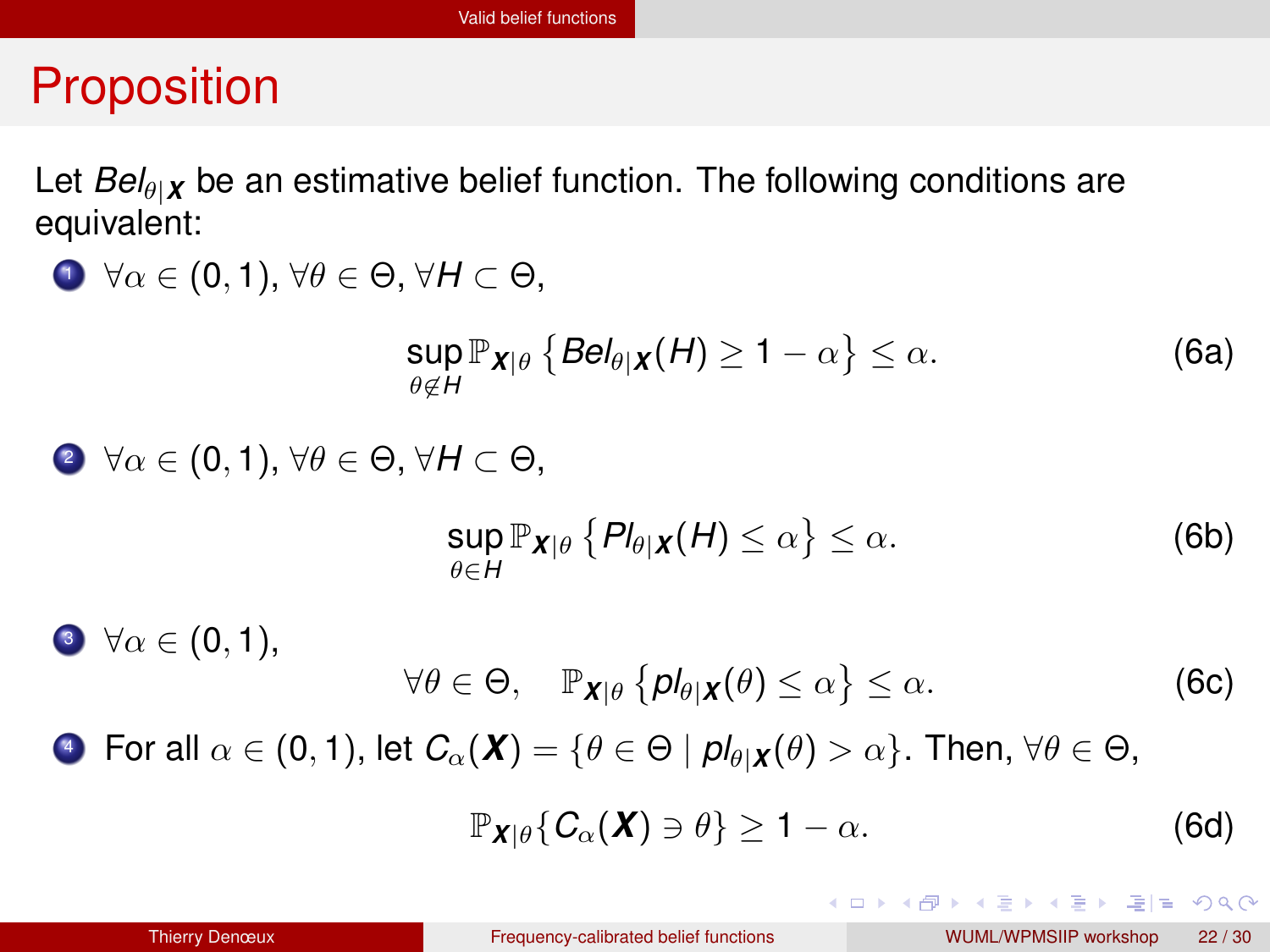#### <span id="page-22-0"></span>**Construction**

• The previous proposition suggests a simple way to build valid belief functions from a nested set of confidence regions  $C_\alpha(\mathbf{X})$ . The consonant belief function induced by the confidence structure

$$
\Gamma(u,\mathbf{x})=C_{1-u}(\mathbf{x})
$$

with  $U \sim \mathcal{U}[0, 1]$  verifies  $\{\theta \in \Theta \mid pl_{\theta}|\mathbf{x}(\theta) > \alpha\} = C_{\alpha}(\mathbf{X})$ . Consequently, it is valid.

- This remark shows that the notion of confidence structure and that of valid belief function coincide in the case of consonant belief functions. However, other types of confidence structures such as confidence distributions or C-boxes are not valid.
- A method to generate valid belief functions using Inferential Models (IMs) has been introduced by Martin and Liu (2013).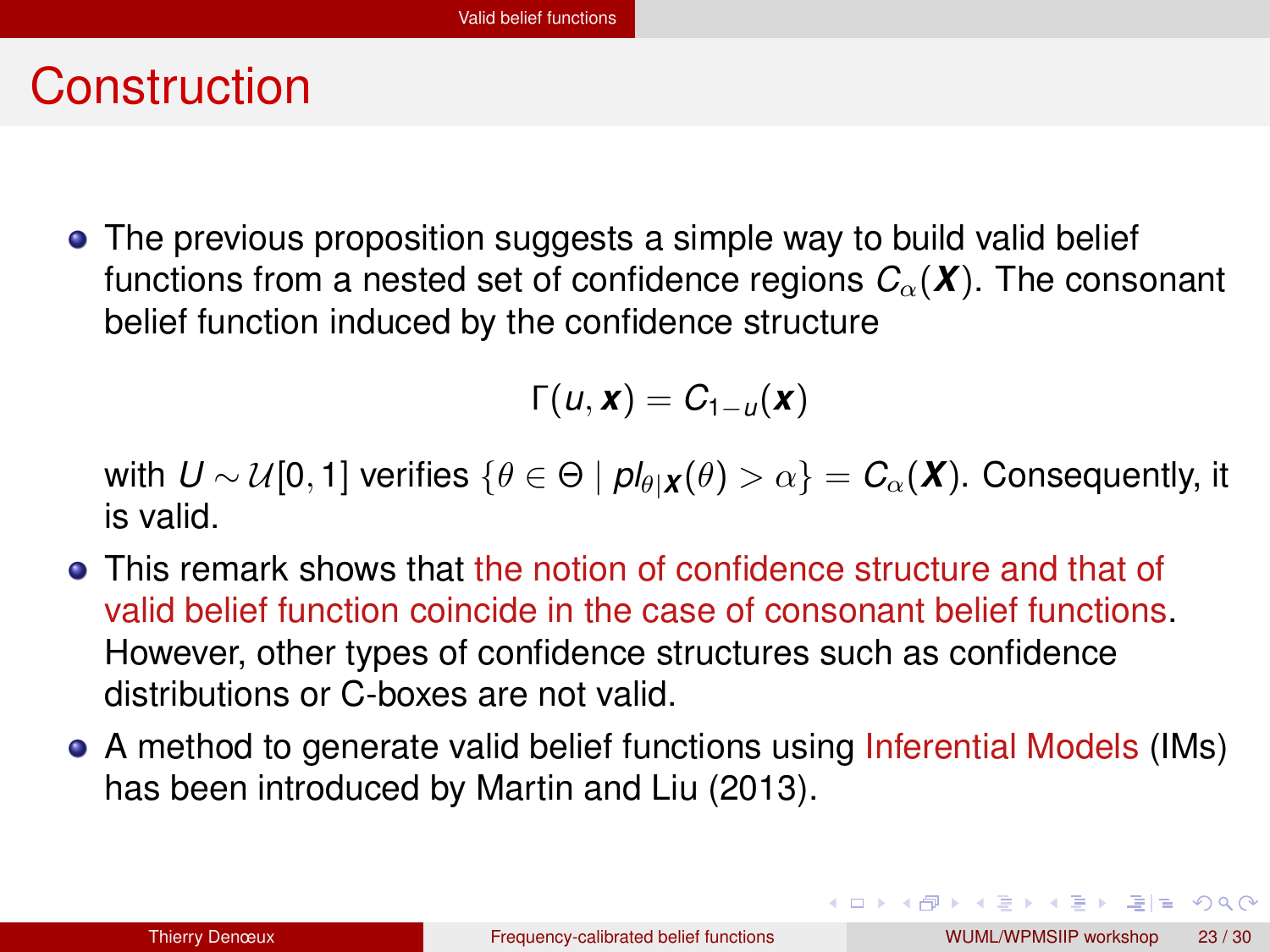# <span id="page-23-0"></span>Valid predictive belief functions

• The notion of validity can straightforwardly be extended to predictive belief functions (Martin and Lingham, 2016). A predictive belief function with contour function  $pV_{Y|X}$  is said to be valid if the random variable  $pV_{Y|X}(Y)$  stochastically dominates the uniform distribution, i.e., if

$$
\mathbb{P}_{\mathbf{X},\mathbf{Y}|\theta}\left\{\mathbf{p}l_{\mathbf{Y}|\mathbf{X}}(\mathbf{Y})\leq\alpha\right\}\leq\alpha,\tag{7}
$$

for any  $\theta \in \Theta$  and any  $\alpha \in (0, 1)$ .

• Equivalent condition: the 100(1 –  $\alpha$ )% plausibility sets

$$
R_{\alpha}(\boldsymbol{X}) = \{y \in \Omega_Y \mid \textit{pl}_{Y|\boldsymbol{X}}(y) > \alpha\}.
$$

are 100(1 –  $\alpha$ )% prediction regions for all  $\alpha \in (0,1)$ 

 $\Omega$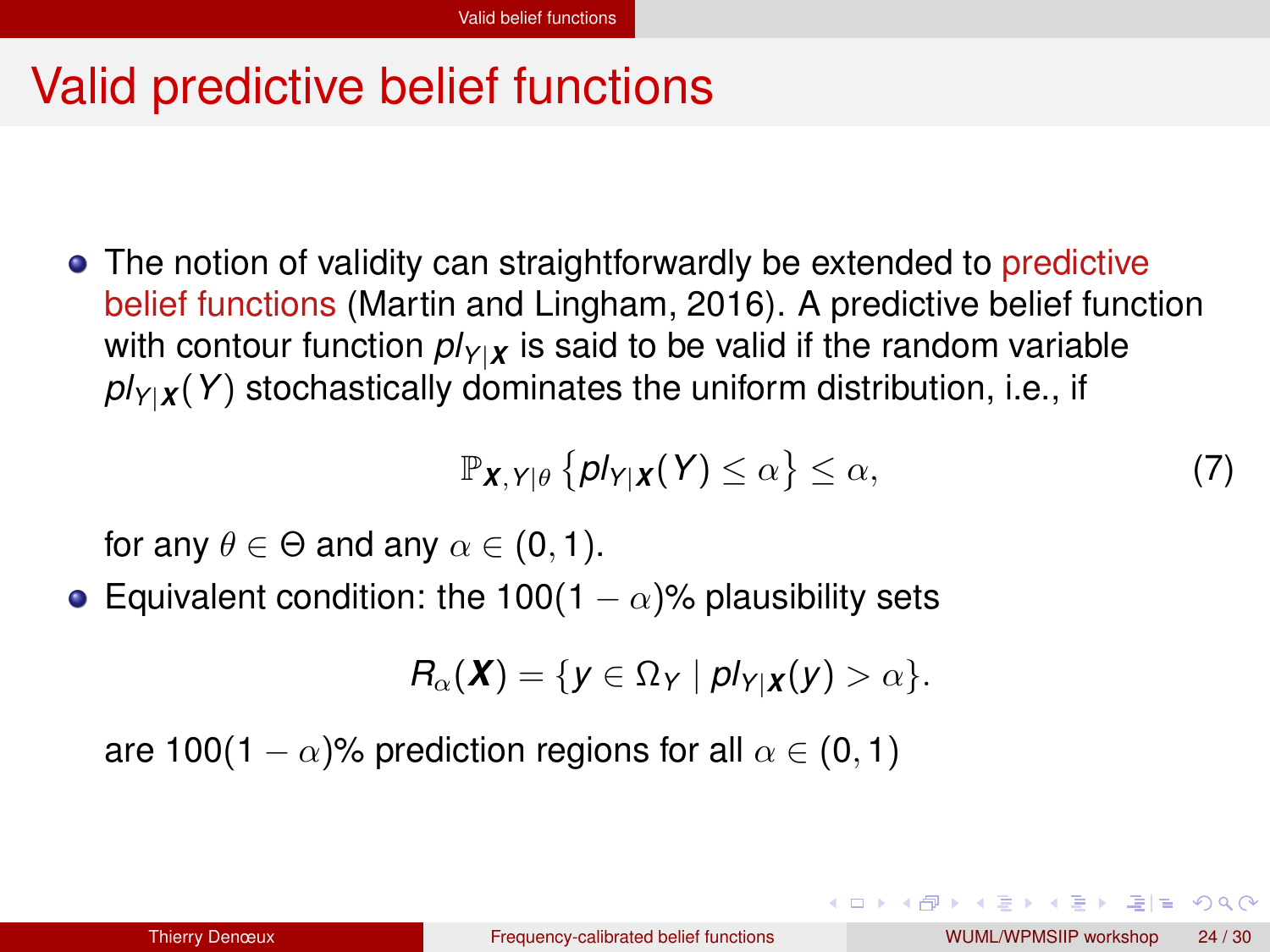#### <span id="page-24-0"></span>**Construction**

A valid predictive belief function can be constructed from a nested family of confidence regions  ${R_\alpha(\mathbf{X})}$  for  $\alpha \in (0,1)$ , through the multi-valued mapping

$$
\Gamma(u,\mathbf{x})=R_{1-u}(\mathbf{x})
$$

with  $U \sim \mathcal{U}[0, 1]$ .

• Other method for constructing valid predictive belief functions was recently proposed by Martin and Lingham (2016)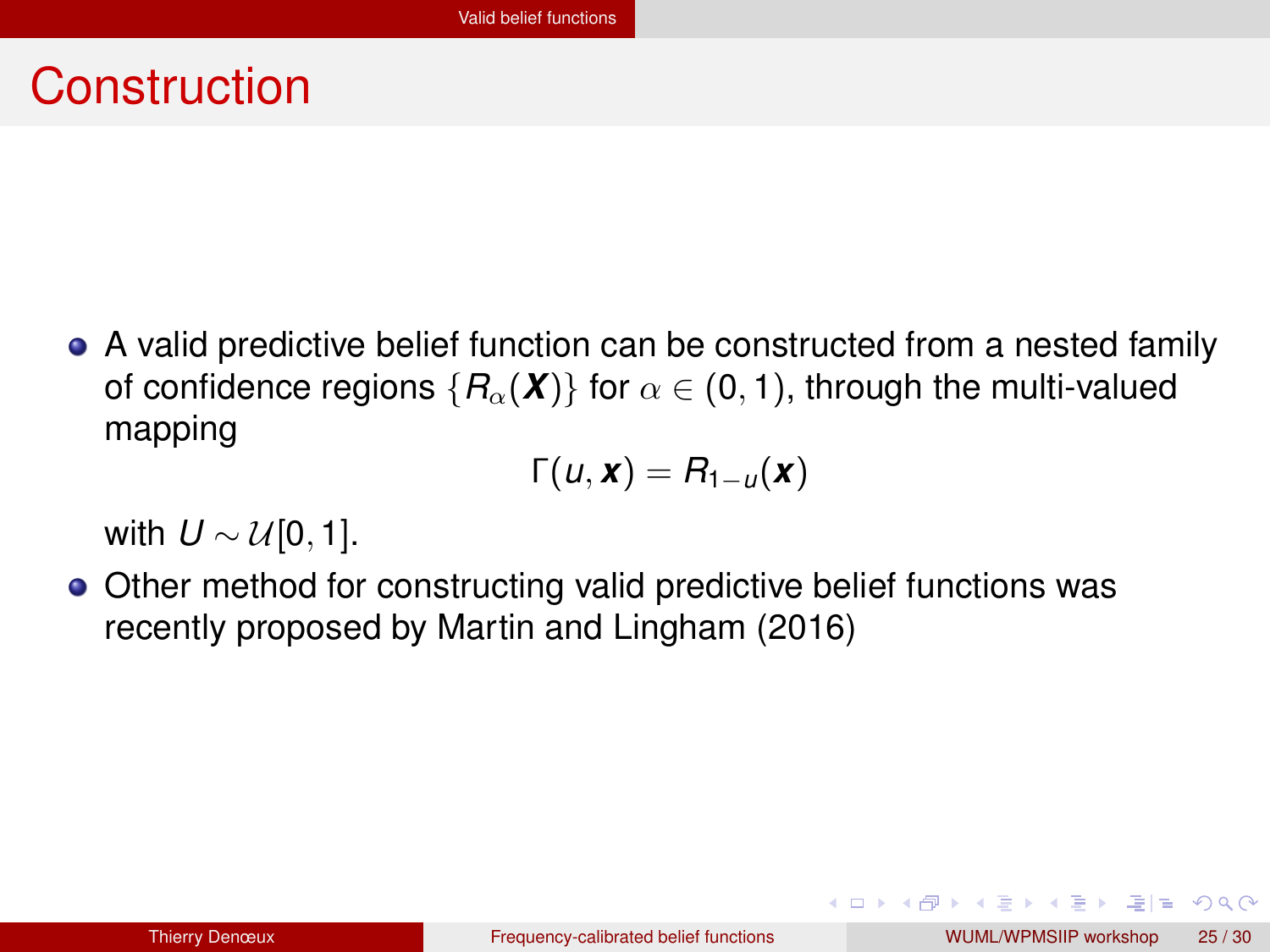#### <span id="page-25-0"></span>Summary I

- Consider, for instance, the problem of predicting some future observation *Y* based on past observation  $X = x$ , and consider some statement "*Y*  $\in$  *B*" for some *B*  $\subseteq$   $\Omega$ <sub>*Y*</sub>. For some predictive belief function *Bel<sub>Y|x</sub>*, let  $Bel_{Y|X}(B) = \beta_B$  and  $Pl_{Y|X}(B) = 1 - Bel_{Y|X}(\overline{B}) = \pi_B$ .
- **D** If  $\textit{Bel}_{Y|X}$  is a predictive belief function at confidence level 1  $-\alpha$ , then  $[\beta_B, \pi_B]$  is a realization of a 100(1 –  $\alpha$ )% prediction interval for  $\mathbb{P}_{Y|X}(B)$ . A high value of  $\beta_B$  (respectively, a low value of  $\pi_B$ ) is thus logically associated with a high degree of belief that the event  $Y \in B$  will (respectively, will not) happen.
- 2 If *BelY*|*<sup>x</sup>* is induced by a predictive confidence structure, then we know that *B* and *B* contain realizations of prediction regions for *Y* at levels, respectively,  $\beta_B$  and 1  $-\pi_B$ . Again, a high value of  $\beta_B$  (respectively, a low value of  $\pi_B$ ) corresponds to strong evidence in favor of (respectively, against) *B*.

KOD KARD KED KED EIE KOO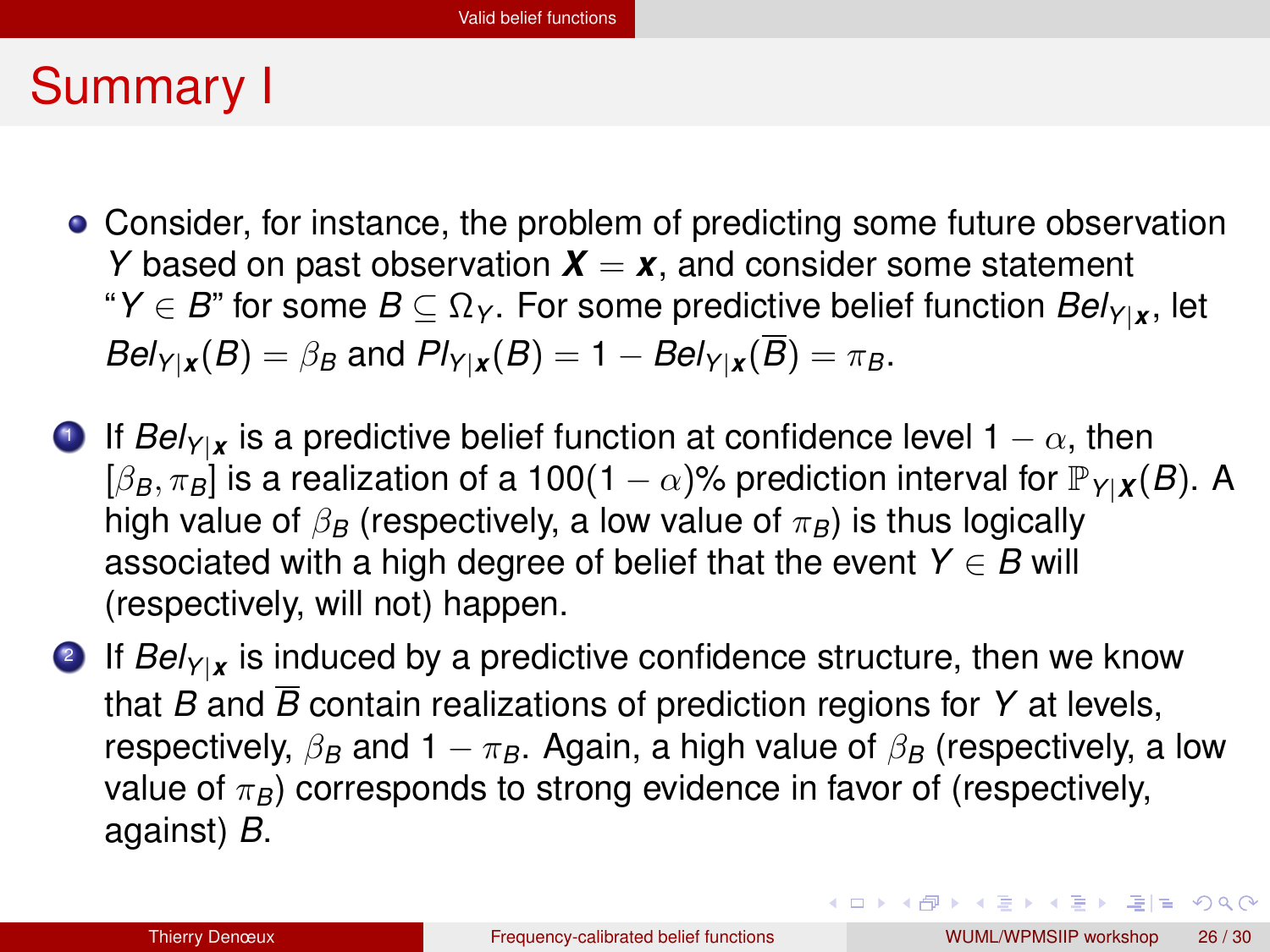## <span id="page-26-0"></span>Summary II

<sup>3</sup> Assume *BelY*|*<sup>x</sup>* is a valid predictive belief function. For any *y* ∈ *B*,  $pI(y) \leq \pi_B$ . The event  $pI(Y) \leq \pi_B$  has a probability less than  $\pi_B$ . If  $\pi_B$  is small, we are thus inclined to believe that the event  $Y \in B$  will not occur. Conversely, if  $y \notin B$ , then  $pI(y) \leq PI(\overline{B}) = 1 - \beta_B$ , and this event has a probability less than 1  $-\beta_B$ : a high value of  $\beta_B$  thus corresponds to a good reason to believe that the event  $Y \in B$  will happen.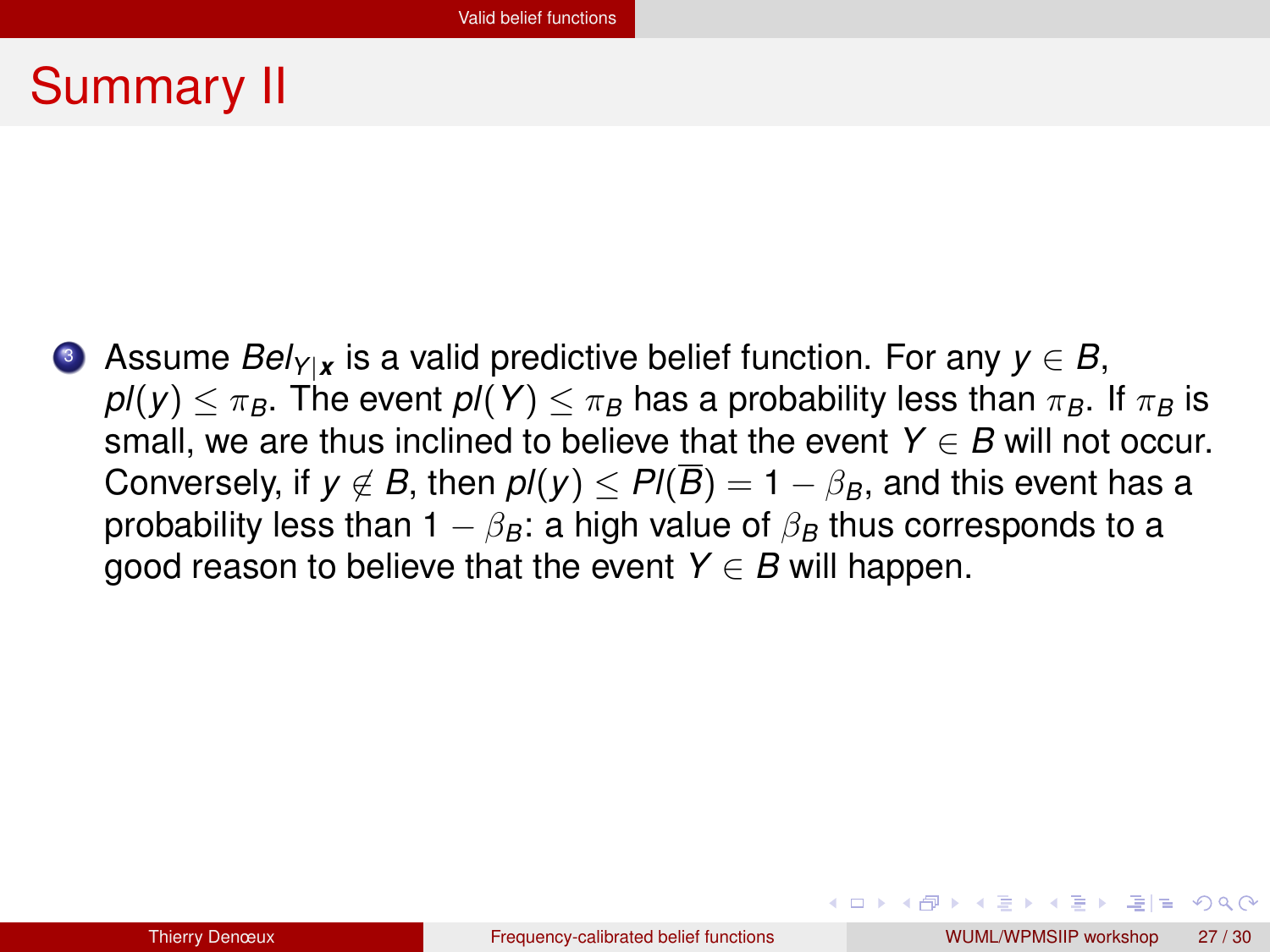### <span id="page-27-0"></span>**Conclusions**

- All three definitions of calibration make sense and are consistent with the usual semantics of belief functions. For instance, in prediction problems
	- A high value of  $Bel_{Y|X}(B)$  is evidence that the event  $Y \in B$  will happen
	- A low value of  $Pl_{Y|X}(B)$  is evidence that the event  $Y \in B$  will not happen
- The notions of confidence structure and valid BF are equivalent in the consonant case
- Links with several classical statistical notions (confidence bands/distributions/curves)
- Are there any other relations between the three notions?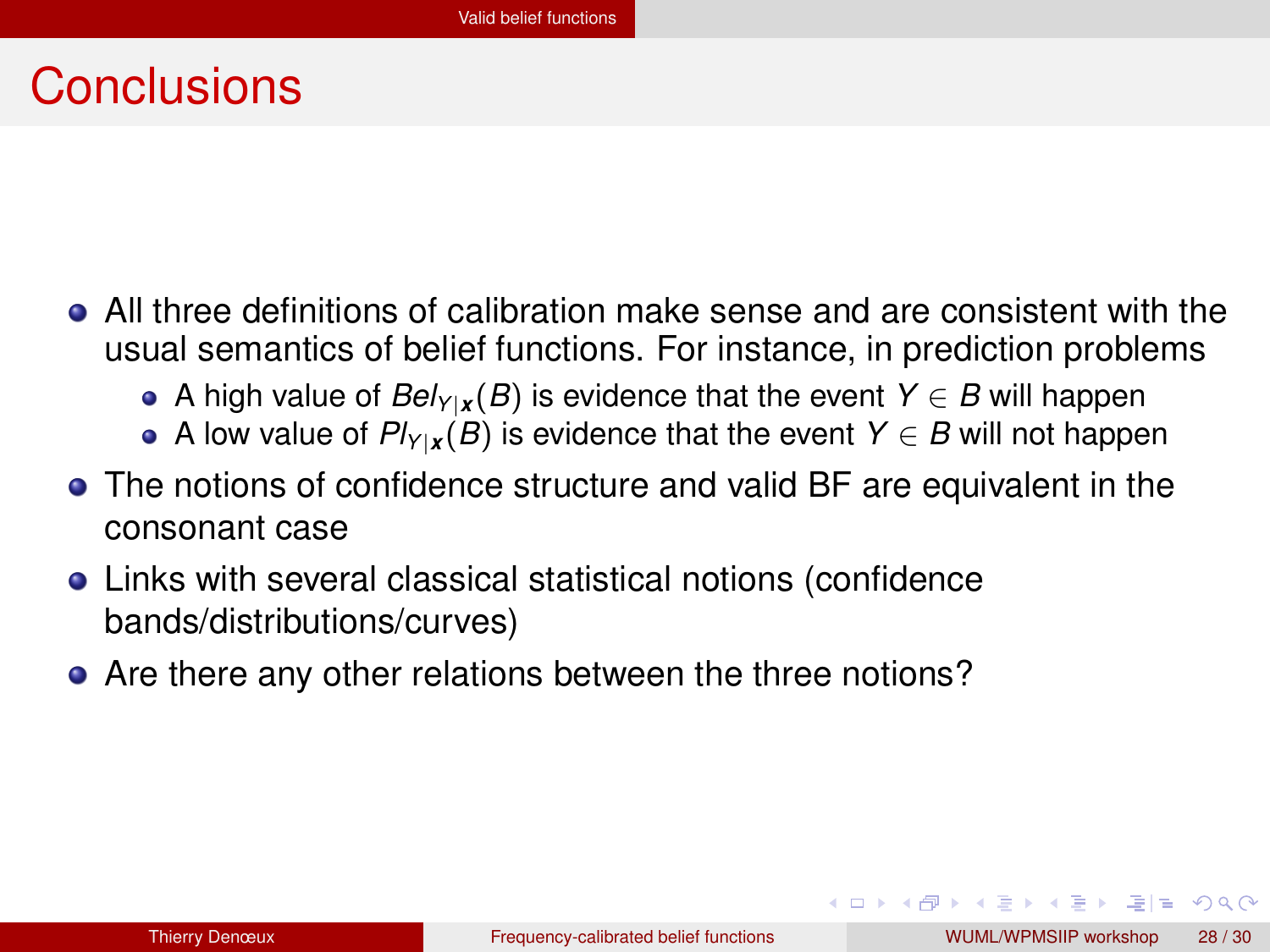#### <span id="page-28-0"></span>References I



T. Denœux.

Constructing belief functions from sample data using multinomial confidence regions

*International Journal of Approximate Reasoning* 42 (3) (2006) 228–252.

#### A. Aregui, T. Denœux

Constructing predictive belief functions from continuous sample data using confidence bands

In: G. De Cooman, J. Vejnarová, M. Zaffalon (Eds.), Proceedings of the Fifth International Symposium on Imprecise Probability: Theories and Applications (ISIPTA '07), Prague, Czech Republic, 2007, pp. 11–20.

昴

M. S. Balch

Mathematical foundations for a theory of confidence structures, *International Journal of Approximate Reasoning* 53 (7) (2012) 1003 – 1019.